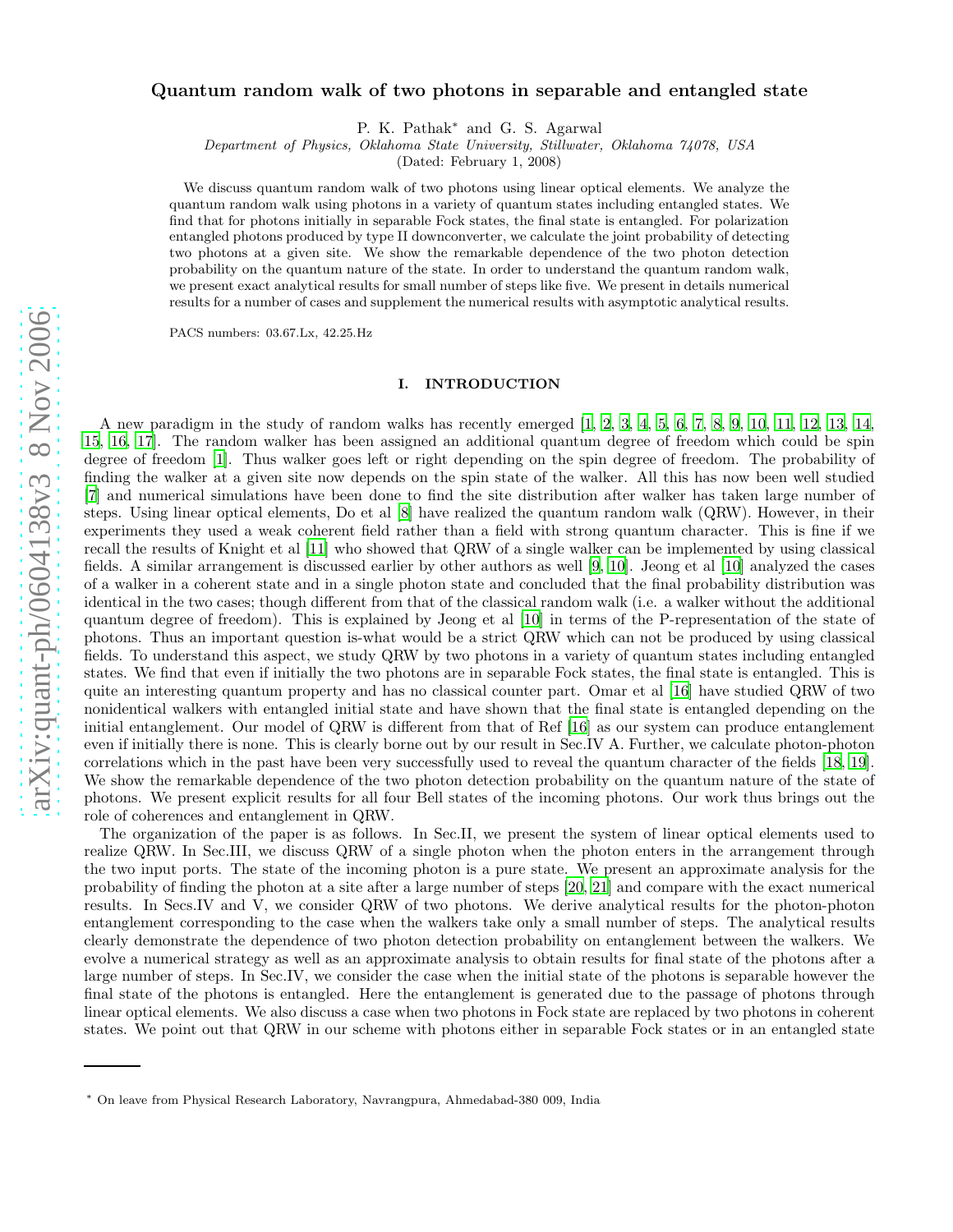

<span id="page-1-0"></span>FIG. 1: The schematic arrangements for realizing QRW of two entangled walkers. In the inset effect of polarization beam splitter is shown explicitly. The x-polarized photon is transmitted in the same direction but the y-polarized photon is reflected and changed the direction of propagation.

can not be reproduced by using coherent states. In Sec.V, we discuss QRW of two photons when initial state is an entangled state and discuss the dependence of two photon detection probability on entanglement initially present in the state of the walkers. We present our conclusions in Sec.VI.

### II. DESCRIPTION OF THE ARRANGEMENT

In Fig. [1,](#page-1-0) we show a schematic arrangement for realization of QRW on a line using linear optical elements like polarizing beam splitters (PBS) and half wave plates (HWP). The arrangement looks like a large interferometer and has been discussed in an experimental realization of quantum quincunx [\[8\]](#page-13-7). The photons enter in the arrangement through the two input ports. The state of the photons anywhere along the arrangement can be completely defined in terms of its direction of propagation and state of polarization. A half wave plate performs Hadamard operation for a single photon in polarization state basis [\[22\]](#page-14-13),

$$
|x\rangle \xrightarrow{HWP} \frac{1}{\sqrt{2}} (|x\rangle + |y\rangle),
$$
  

$$
|y\rangle \xrightarrow{HWP} \frac{1}{\sqrt{2}} (|x\rangle - |y\rangle),
$$
 (1)

where  $|x\rangle$  and  $|y\rangle$  are two orthogonal linear polarization states of the photons. The polarizing beam splitter (PBS) produces polarization dependent spatial displacement in the position of the photons. Clearly the displacement will be either in horizontal or in vertical direction depending on the direction of propagation and the state of polarization of the incoming photons. The operation of PBS can be written as

$$
\begin{pmatrix} |h, x\rangle \\ |h, y\rangle \\ |v, x\rangle \\ |v, y\rangle \end{pmatrix} \xrightarrow{PBS} \begin{pmatrix} 1 & 0 & 0 & 0 \\ 0 & 0 & 0 & 1 \\ 0 & 0 & 1 & 0 \\ 0 & 1 & 0 & 0 \end{pmatrix} \begin{pmatrix} |h, x\rangle \\ |h, y\rangle \\ |v, x\rangle \\ |v, y\rangle \end{pmatrix},
$$
(2)

where  $h(v)$  shows the propagation of the photons along the horizontal (vertical) direction. After passing through PBS photons are displaced by one step in the horizontal direction when they come in the state  $|h, x\rangle$  or  $|v, y\rangle$  and displaced by one step in vertical direction when they come in the state  $|h, y\rangle$  or  $|v, x\rangle$ . Thus, in our scheme, states  $|h, x\rangle$ ,  $|h, y\rangle$ ,  $|v, x\rangle$ , and  $|v, y\rangle$  are corresponding to the states of a four sided coin and the position of the photon along the optical arrangement performs QRW.

The photons enter through the input ports and pass through a half wave plate followed by a PBS. The half wave plate performs Hadamard operation in the polarization space. Then PBS produces shift in the position of the photons depending on the polarization and the direction of the propagation of the incoming photons. Thus each layer of half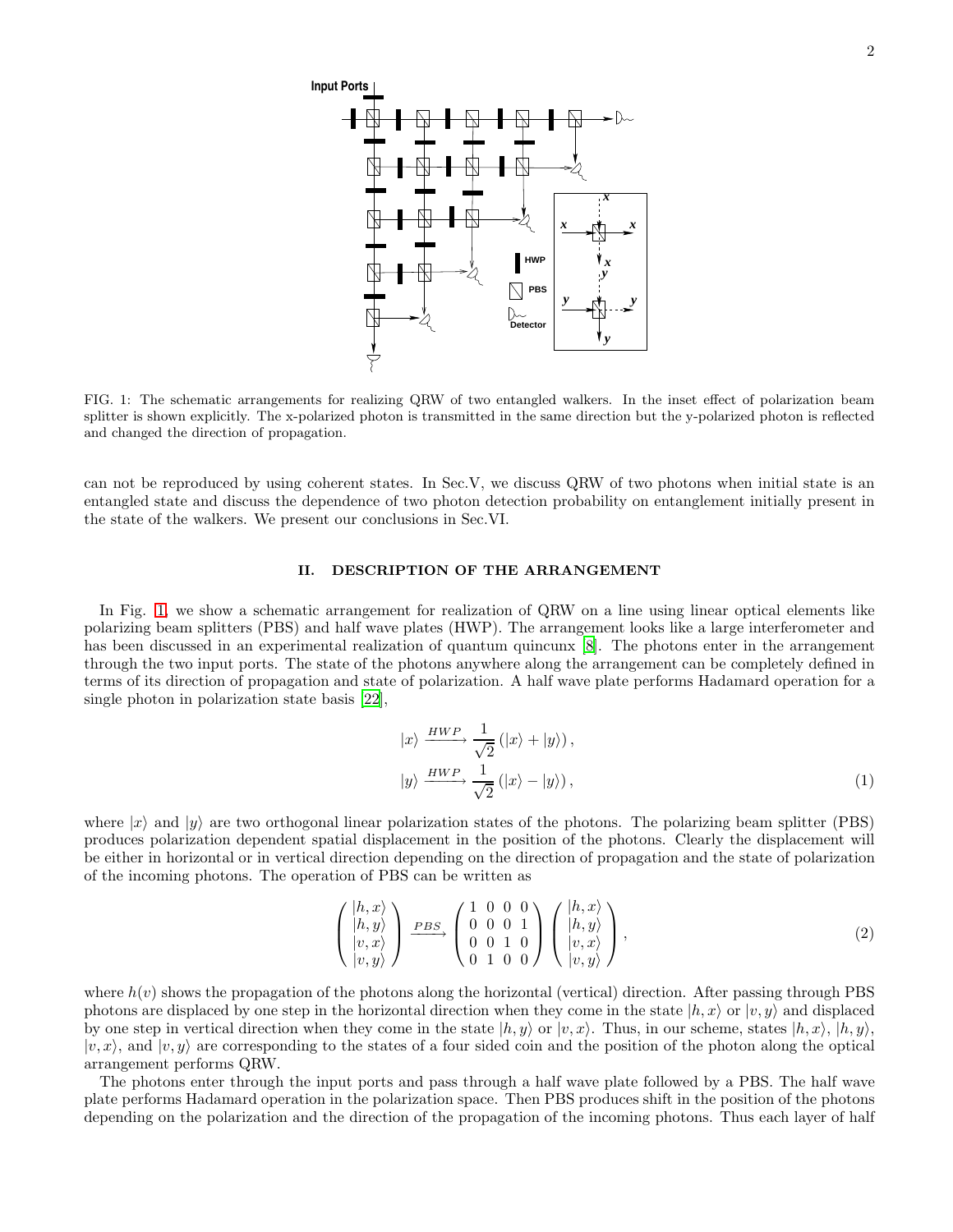wave plate followed by the PBS generates one step of QRW in the spatial state of the photons. After particular number of such steps the position of the photons is detected by an array of the detectors. The detection of the photons can be made polarization sensitive or insensitive depending on the particular interest of measurement of the state.

In Fig. [1,](#page-1-0) we show the arrangement which has five layers, each layer is made of half wave plate followed by a PBS. This arrangement can produce QRW by five steps. Needless to say that for large number of steps a large number of optical elements will be required and such a big arrangement may have some difficulties in alignment as well as the visibility of the signal.

## III. QRW OF A SINGLE PHOTON

In this section, we consider the case when a single photon enters through the input ports. Thus we have a single walker and the QRW is controlled by a four sided coin. The four sides of the coin are formed by the four degrees of freedom of the photon, two directions of propagation as the photon can move in horizontal or in the vertical direction, and two directions of polarization. The state of the photon at any time during the QRW can be defined as  $|n, q, j, k\rangle$ , where  $n$  represents the number of steps,  $q$  represents the spatial position of the photon with the convention that the horizontal displacement is in +ve direction and the vertical displacement is in  $-ve$  direction, and j, k represent the direction of propagation and the direction of polarization respectively.

The dynamics of the photon can be described by expressing the state of the photon after  $n + 1$  steps in terms of the states after n steps in the following way.

<span id="page-2-0"></span>
$$
|n, q, h, x\rangle \xrightarrow{HWP} \frac{1}{\sqrt{2}}(|n, q, h, x\rangle + |n, q, h, y\rangle)
$$
  

$$
\xrightarrow{PBS} \frac{1}{\sqrt{2}}(|n+1, q+1, h, x\rangle + |n+1, q-1, v, y\rangle),
$$
 (3)

$$
|n, q, h, y\rangle \xrightarrow{HWP} \frac{1}{\sqrt{2}}(|n, q, h, x\rangle - |n, q, h, y\rangle)
$$
  

$$
\xrightarrow{PBS} \frac{1}{\sqrt{2}}(|n+1, q+1, h, x\rangle - |n+1, q-1, v, y\rangle),
$$
 (4)

$$
|n, q, v, x\rangle \xrightarrow{HWP} \frac{1}{\sqrt{2}}(|n, q, v, x\rangle + |n, q, v, y\rangle)
$$
  

$$
\xrightarrow{PBS} \frac{1}{\sqrt{2}}(|n+1, q-1, v, x\rangle + |n+1, q+1, h, y\rangle),
$$
 (5)

$$
|n, q, v, y\rangle \qquad \frac{HWP}{\sqrt{2}} \frac{1}{\sqrt{2}}(|n, q, v, x\rangle - |n, q, v, y\rangle)
$$
  

$$
\xrightarrow{PBS} \frac{1}{\sqrt{2}}(|n+1, q-1, v, x\rangle - |n+1, q+1, h, y\rangle).
$$
 (6)

First the half wave plate generates transformation in the polarization states of the photon which is followed by the spatial transformation generated by the PBS. We can reexpress Eqs.  $(3)-(6)$  $(3)-(6)$  in terms of operators C and S, equivalently, as

<span id="page-2-3"></span>
$$
\begin{bmatrix}\n|n+1, q+1, h, x\rangle \\
|n+1, q+1, h, y\rangle \\
|n+1, q-1, v, x\rangle \\
|n+1, q-1, v, y\rangle\n\end{bmatrix} \equiv S \otimes C \begin{bmatrix}\n|n, q, h, x\rangle \\
|n, q, h, y\rangle \\
|n, q, v, x\rangle \\
|n, q, v, y\rangle\n\end{bmatrix},
$$
\n(7)

where  $C$  and  $S$  are

<span id="page-2-1"></span>
$$
C = \frac{1}{\sqrt{2}} (|h, x\rangle\langle h, x| + |h, x\rangle\langle h, y| + |h, y\rangle\langle v, x| - |h, y\rangle\langle v, y| + |v, x\rangle\langle v, x| + |v, x\rangle\langle v, y| + |v, y\rangle\langle h, x| - |v, y\rangle\langle h, y|)
$$
(8)

<span id="page-2-2"></span>
$$
S \equiv |h, x\rangle\langle h, x| \otimes |q + 1\rangle\langle q| + |h, y\rangle\langle h, y| \otimes |q + 1\rangle\langle q|
$$
  
+|v, x\rangle\langle v, x| \otimes |q - 1\rangle\langle q| + |v, y\rangle\langle v, y| \otimes |q - 1\rangle\langle q| (9)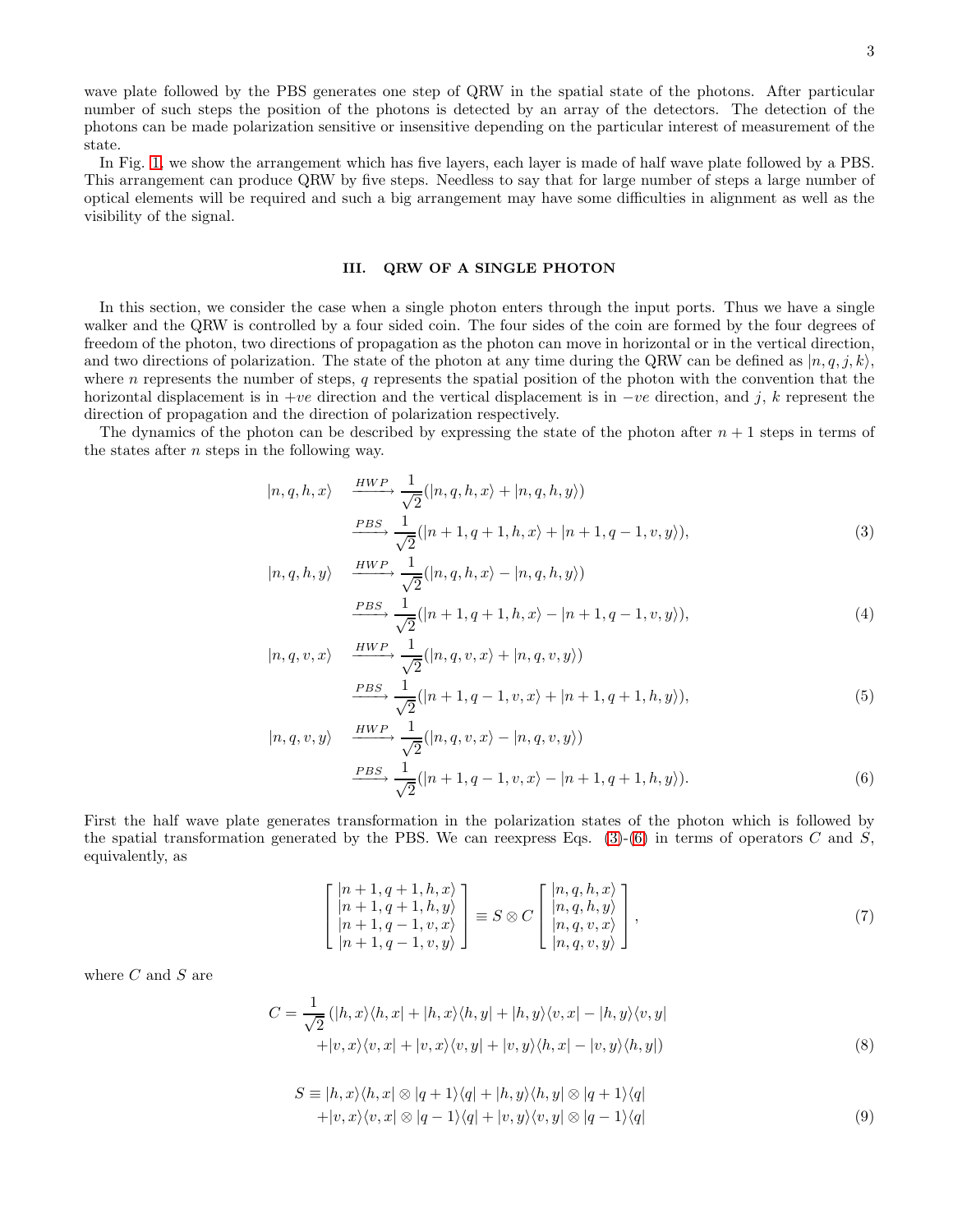

<span id="page-3-0"></span>FIG. 2: (Color online) The probability distribution  $P(q)$  for detecting the walker at position q, for the initial coin state (a)  $\frac{1}{\sqrt{2}}(|h,x\rangle+|v,y\rangle)$  and  $(b)\frac{1}{\sqrt{2}}$ exact (approximated) values.



<span id="page-3-1"></span>FIG. 3: (Color online) The probability distribution  $P(q)$  for detecting the walker at position q, for the initial coin state (a)  $\frac{1}{\sqrt{2}}(|h, y\rangle + |v, x\rangle)$  and  $(b)\frac{1}{\sqrt{2}}(|h, y\rangle - |v, x\rangle)$ . The black solid (red dashed) line is corresponding to exact (approximated) values.

Thus, the unitary coin operator C and the conditioned shift operator S for the QRW of the photon are given by Eqs. [\(8\)](#page-2-1) and [\(9\)](#page-2-2) respectively. The transformation  $U_s \equiv S \otimes C$  acting on the initial state of the photon is equivalent to the one step of QRW. The iterative application of the transformation  $U_s$  for n times,  $U_s^n$ , gives the QRW of n steps. The initial state of the coin can be selected as one of the states,  $|h, x\rangle$ ,  $|h, y\rangle$ ,  $|v, x\rangle$ ,  $|v, y\rangle$ , and their possible superpositions. For a classical analog to this QRW we look at the shift operator  $S$  defined by Eq.[\(9\)](#page-2-2). Clearly, this walk is equivalent to the random walk of a single walker with four dimensional coin where walker moves one step forward for two possible outcomes of the coin and moves one step backward for the other two. The probability of reaching the walker at position  $q$  will be a binomial distribution

$$
P(q) = \frac{n!}{\frac{n+q}{2}! \frac{n-q}{2}!} \frac{1}{2^n}.
$$
\n(10)

Thus classically we can not differentiate between the walk of single photon in this case and the walk of a single walker with two sided coin. In the following we show how QRW of single photon in this case leads to different results than QRW with a two sided coin.

Here we present an approximate analysis of QRW for large number of steps. We follow a similar method as discussed by Nayak et al [\[20](#page-14-11)] and Brun et al [\[21\]](#page-14-12) using discrete spatial Fourier transform and taking asymptotic limit of the Fourier integrals for large number of steps. We relegate the details to the appendix. For initial coin state  $|h, x\rangle$ , we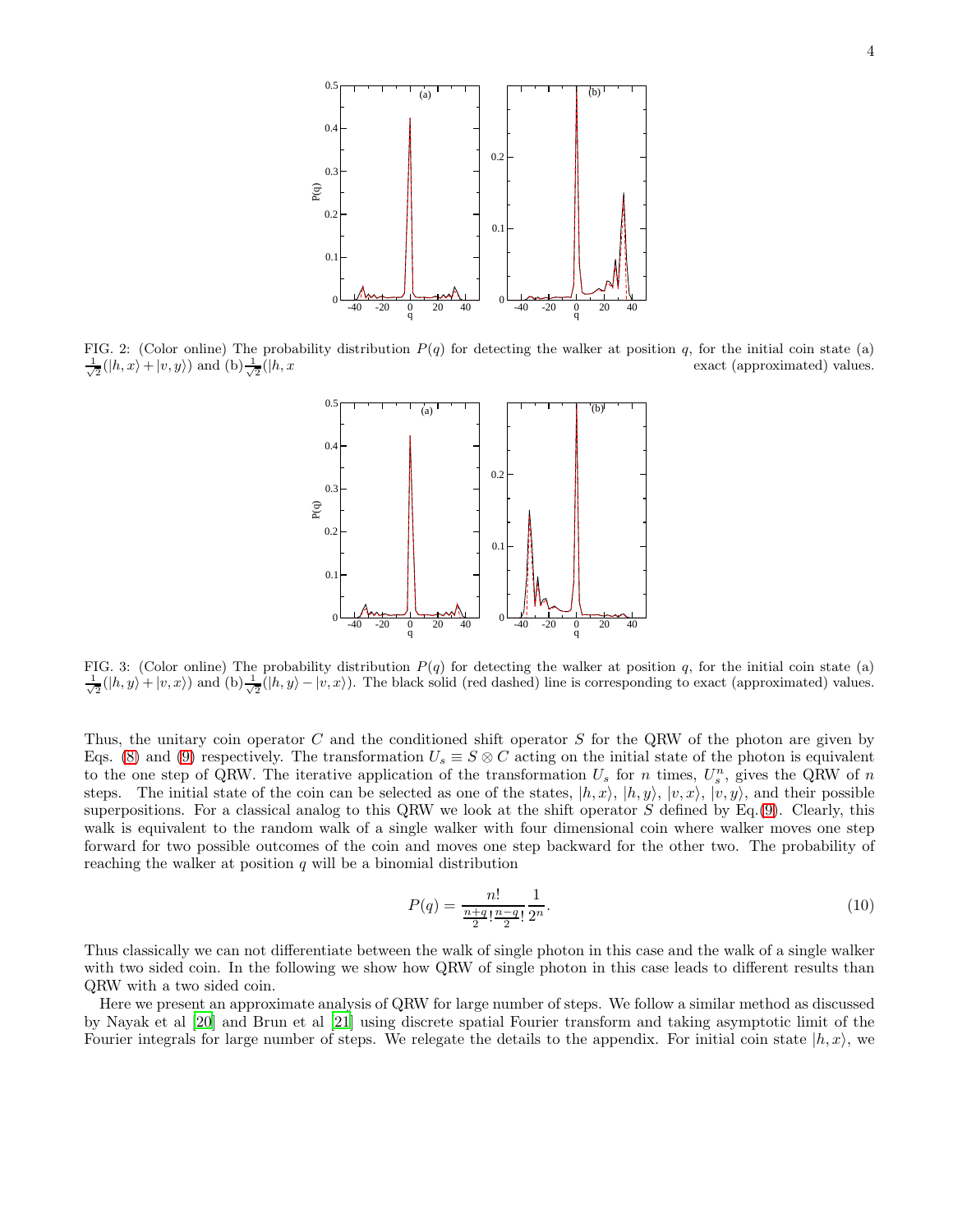get the final state of the photon  $|\Psi_{hx}(n)\rangle$  after *n* steps as follows.

<span id="page-4-0"></span>
$$
|\Psi_{hx}(n)\rangle = \sum_{q=-n}^{n} |\psi_{hx}(n,q)\rangle, \tag{11}
$$

$$
|\psi_{hx}(n,q)\rangle = f_{hx}|n,q,h,x\rangle + f_{hy}|n,q,h,y\rangle + f_{vx}|n,q,v,x\rangle + f_{vy}|n,q,v,y\rangle,
$$
\n(12)

where the coefficients  $f_{\mu\nu}$  are given by

$$
f_{hx} = \frac{1 + (-1)^{n+q}}{8\pi} \left[ \int_{-\pi}^{\pi} \frac{\cos(kq)}{2 - \sqrt{2}\cos k} dk + \sqrt{\frac{2\pi}{n|\phi''(k_0)|}} \frac{3C(n,q) - \sqrt{2}C(n-1,q+1) - \sqrt{2}C(n+1,q-1)}{1 + \sin^2 k_0} \right] (13)
$$

$$
f_{hy} = \frac{1 + (-1)^{n+q}}{8\pi} \left[ \int_{-\pi}^{\pi} \frac{\sqrt{2}\cos[k(q+1)] - \cos(kq)}{2 - \sqrt{2}\cos k} dk + \sqrt{\frac{2\pi}{n|\phi''(k_0)|}} \frac{C(n,q) - \sqrt{2}C(n-1,q+1)}{1 + \sin^2 k_0} \right],
$$
(14)

$$
f_{vx} = \frac{1 + (-1)^{n+q}}{8\pi} \left[ \int_{-\pi}^{\pi} \frac{\cos[k(q+2)]}{2 - \sqrt{2}\cos k} dk - \sqrt{\frac{2\pi}{n|\phi''(k_0)|}} \frac{C(n, q+2)}{1 + \sin^2 k_0} \right],
$$
\n(15)

$$
f_{vy} = \frac{1 + (-1)^{n+q}}{8\pi} \left[ \int_{-\pi}^{\pi} \frac{\sqrt{2}\cos[k(q+1)] - \cos[k(q+2)]}{2 - \sqrt{2}\cos k} dk + \sqrt{\frac{2\pi}{n|\phi''(k_0)|}} \frac{\sqrt{2}C(n-1, q+1) - C(n, q)}{1 + \sin^2 k_0} \right], \quad (16)
$$

$$
C(n,q) = \cos(n\omega_0 + qk_0 + \pi/4), \quad \omega_0 = \omega_k|_{k=k_0},\tag{17}
$$

where  $\phi(k) = -(\omega_k + k\alpha)$ ,  $\alpha = q/n$ ,  $\omega_k \in [\pi/4, 3\pi/4]$  and defined as  $\cos \omega_k = \cos k/\sqrt{2}$ ,  $k_0 = \sin^{-1}(-\alpha/\sqrt{1-\alpha^2})$ and prime denotes the derivative with respect to k. This approximation is valid in the interval  $\alpha \in [-1/\sqrt{2}, 1/\sqrt{2}]$ , outside of this interval  $f_{\mu\nu}$  can be taken zero. In the expressions of  $f_{\mu\nu}$ , the integral inside the bracket is independent of n, and is responsible for the constant spikes in the probability of detecting photon near initial position  $q = 0$ . We evaluate this integral numerically. The second term inside the bracket is sum of cosines and completely characterizes QRW. Similarly, for initial coin state  $|h, y\rangle$ , the state of the photon after *n* steps is

<span id="page-4-1"></span>
$$
|\Psi_{hy}(n)\rangle = \sum_{q=-n}^{n} |\psi_{hy}(n,q)\rangle,
$$
\n(18)

$$
|\psi_{hy}(n,q)\rangle = g_{hx}|n,q,h,x\rangle + g_{hy}|n,q,h,y\rangle + g_{vx}|n,q,v,x\rangle + g_{vy}|n,q,v,y\rangle,
$$
\n(19)

where

$$
g_{hx} = \frac{1 + (-1)^{n+q}}{8\pi} \left[ \int_{-\pi}^{\pi} \frac{\sqrt{2}\cos[k(q-1)] - \cos(kq)}{2 - \sqrt{2}\cos k} dk + \sqrt{\frac{2\pi}{n|\phi''(k_0)|}} \frac{C(n,q) - \sqrt{2}C(n+1,q-1)}{1 + \sin^2 k_0} \right],
$$
 (20)

$$
g_{hy} = \frac{1 + (-1)^{n+q}}{8\pi} \left[ \int_{-\pi}^{\pi} \frac{(3 - 2\sqrt{2}\cos k)\cos(kq)}{2 - \sqrt{2}\cos k} dk + \sqrt{\frac{2\pi}{n|\phi''(k_0)|}} \frac{C(n,q)}{1 + \sin^2 k_0} \right],
$$
(21)

$$
g_{vx} = \frac{1 + (-1)^{n+q}}{8\pi} \left[ \int_{-\pi}^{\pi} \frac{\sqrt{2}\cos[k(q+1)] - \cos[k(q+2)]}{2 - \sqrt{2}\cos k} dk + \sqrt{\frac{2\pi}{n|\phi''(k_0)|}} \frac{\sqrt{2}C(n+1, q+1) - C(n, q)}{1 + \sin^2 k_0} \right], (22)
$$

$$
g_{vy} = \frac{1 + (-1)^{n+q}}{8\pi} \left[ \int_{-\pi}^{\pi} \frac{2\cos kq - 2\sqrt{2}\cos[k(q+1)] + \cos[k(q+2)]}{2 - \sqrt{2}\cos k} dk - \sqrt{\frac{2\pi}{n|\phi''(k_0)|}} \frac{C(n,q)}{1 + \sin^2 k_0} \right].
$$
 (23)

From the symmetry of the arrangement (see Fig. [1\)](#page-1-0), the state of the photon after n steps for initial coin states  $|v, x\rangle$ and  $|v, y\rangle$  can be written by interchanging the direction of propagation h and v and replacing q by  $-q$  in  $|\Psi_{hx}(n)\rangle$ and  $|\Psi_{hy}(n)\rangle$  respectively.

<span id="page-4-2"></span>
$$
|\Psi_{vx}(n)\rangle = \sum_{q=-n}^{n} |\psi_{vx}(n,q)\rangle,
$$
\n(24)

$$
|\Psi_{vy}(n)\rangle = \sum_{q=-n}^{n} |\psi_{vy}(n,q)\rangle,
$$
\n(25)

$$
|\psi_{vx}(n,-q)\rangle = f_{hx}|n,-q,v,x\rangle + f_{hy}|n,-q,v,y\rangle + f_{vx}|n,-q,h,x\rangle + f_{vy}|n,-q,h,y\rangle,
$$
\n(26)

$$
|\psi_{vy}(n,-q)\rangle = g_{hx}|n,-q,v,x\rangle + g_{hy}|n,-q,v,y\rangle + g_{vx}|n,-q,h,x\rangle + g_{vy}|n,-q,h,y\rangle.
$$
 (27)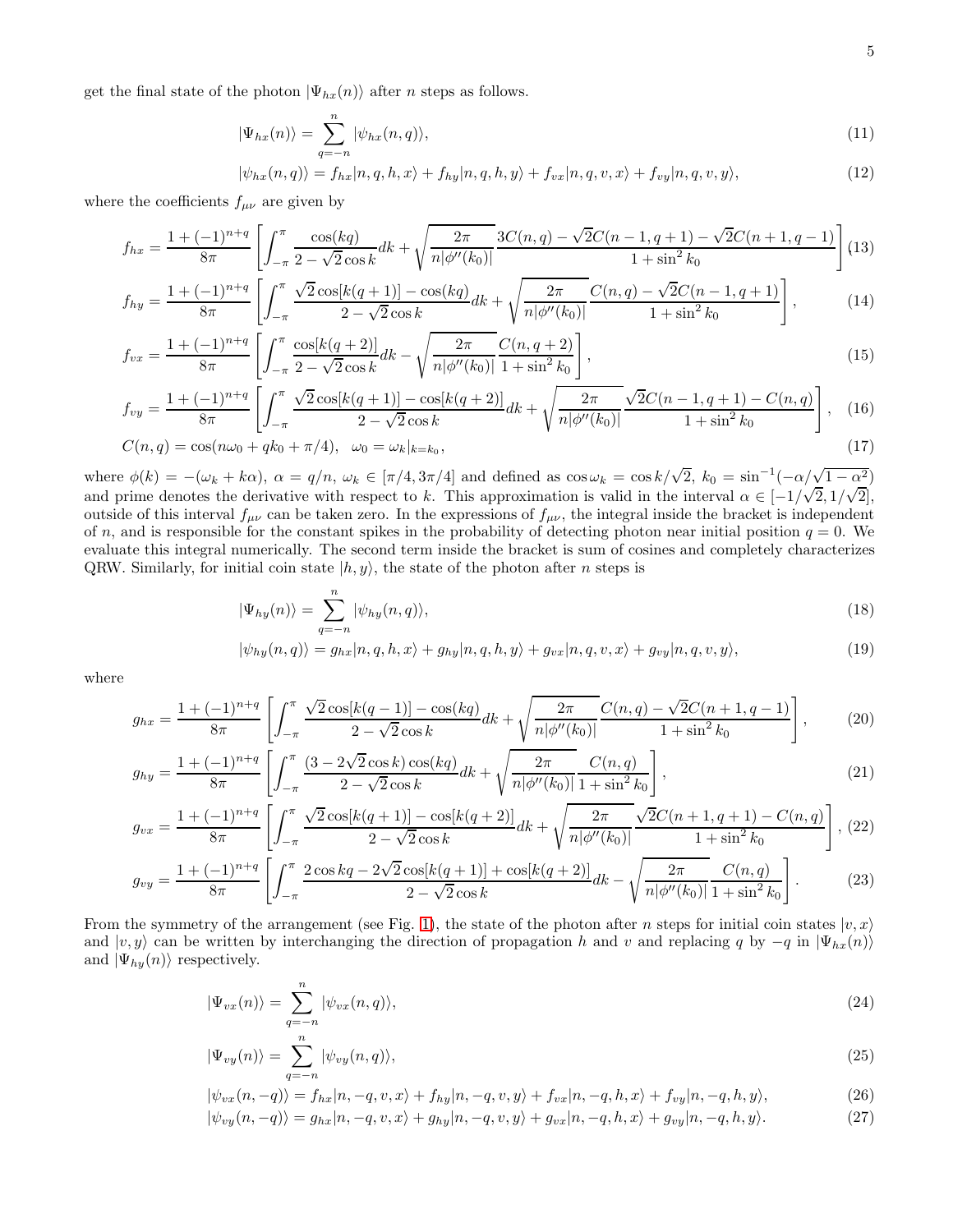$$
|\Psi(n)\rangle = \alpha |\Psi_{hx}(n)\rangle + \beta |\Psi_{vy}(n)\rangle.
$$
 (28)

In Figs. [2](#page-3-0) and [3,](#page-3-1) we have shown the probability distribution for QRW of the single photon with initial coin states √ 1  $\frac{1}{2}(|h, x\rangle \pm |v, y\rangle)$  and  $\frac{1}{\sqrt{2}}$  $\frac{1}{2}(|h, y \rangle \pm |v, x \rangle)$  after 50 steps. We plot the results using above approximate analysis as well as exact numerical simulations. Clearly for large number of steps, say for  $n = 50$ , there are very small differences between the approximate analysis and the exact simulations. Further for larger values of  $n$  these differences will be negligible. It should be noted that the probability distributions for detecting the photon at position  $q$  in Figs. [2](#page-3-0) and [3](#page-3-1) are very much different than the distributions for QRW with a two sided coin [\[7](#page-13-6)]. In all these cases the initial state is most probable state and the distribution is sharply peaked at  $q = 0$ . For initial coin states  $\frac{1}{\sqrt{2}}$  $\frac{1}{2}(|h,x\rangle+|v,y\rangle)$ and  $\frac{1}{\sqrt{2}}$  $\frac{1}{2}(|h, y \rangle + |v, x \rangle)$  the distributions are symmetric but the side peaks are very small and most of the time walker remains at its initial position very precisely. In the case of QRW with initial coin states  $\frac{1}{\sqrt{2}}$  $\frac{1}{2}(|h,x\rangle - |v,y\rangle)$  and √ 1  $\frac{1}{2}(|h, y \rangle - |v, x \rangle)$ , in addition to the narrow central peak, distributions have a peak along one side of the position axis. Further for the state  $\frac{1}{\sqrt{2}}$  $\frac{1}{2}(|h, x\rangle - |v, y\rangle)$  the additional peak in the distribution is along the positive side of the axis at  $q = n/\sqrt{2}$ , while for state  $\frac{1}{\sqrt{2}}$  $\frac{1}{2}(|h, y \rangle - |v, x \rangle)$  the additional peak is along the negative side at  $q = -n/\sqrt{2}$ . We emphasize that the quantum random walk of a single photon depends very much on the initial state, see for example the distinction between the Figs.  $2(a)$  and  $2(b)$ .

### IV. QRW OF TWO PHOTONS WITH SEPARABLE INITIAL STATE

In recent papers [\[11](#page-14-2)], it has been shown that QRW is an interference phenomenon and does not essentially depend on the quantum nature of the state of the walker. As a result various classical sources like low intensity lasers [\[8](#page-13-7), [13](#page-14-4)] and coherent state of radiation fields [\[4,](#page-13-3) [14\]](#page-14-5) are used to realize QRW. In order to explore further the quantum nature of random walk, we consider the case when two photons start QRW from a separable initial state

$$
|\Psi\rangle = |\Psi_1\rangle \otimes |\Psi_2\rangle,\tag{29}
$$

where  $|\Psi\rangle$  is state of two photons and  $|\Psi_1\rangle$  and  $|\Psi_2\rangle$  are states of single photons. The state of the photons after a certain number of steps is, in general, not a separable state as quantum entanglement is produced by linear optical elements. This is reminiscent of the well known property [\[18](#page-14-9)] of a 50-50 beam splitter where two incoming photons in the separable state  $|1, 1\rangle$  go over to an entangled state of the form  $(|2, 0\rangle + |0, 2\rangle)/\sqrt{2}$ . We first consider the case of input states which are single photon states. We would also consider the case when the input states are replaced by coherent states

## A. QRW of two photons with initially in separable Fock states

In our scheme, two photons act as two walkers. They enter in the arrangement through the two input ports. Initially one photon propagates in horizontal direction and the other in vertical direction. We consider the initial state of the photons as one of the four separable states  $|0, 0, h, x\rangle \otimes |0, 0, v, x\rangle, |0, 0, h, y\rangle \otimes |0, 0, v, y\rangle, |0, 0, h, x\rangle \otimes |0, 0, v, y\rangle$ , and  $|0, 0, h, y\rangle \otimes |0, 0, v, x\rangle$ . We can write these states in terms of initial field operators as follow.

<span id="page-5-0"></span>
$$
|0,0,h,x\rangle \otimes |0,0,v,x\rangle \equiv a_{hx}^{(0,0)\dagger} a_{vx}^{(0,0)\dagger} |0\rangle, \tag{30}
$$

$$
|0,0,h,x\rangle \otimes |0,0,v,y\rangle \equiv a_{hx}^{(0,0)\dagger} a_{vy}^{(0,0)\dagger} |0\rangle, \tag{31}
$$

$$
|0,0,h,y\rangle \otimes |0,0,v,y\rangle \equiv a_{hy}^{(0,0)\dagger} a_{vy}^{(0,0)\dagger} |0\rangle, \tag{32}
$$

$$
|0,0,h,y\rangle \otimes |0,0,v,x\rangle \equiv a_{hy}^{(0,0)\dagger} a_{vx}^{(0,0)\dagger} |0\rangle,\tag{33}
$$

where  $a_{jk}^{(n,q)}$  is creation operator for a photon,  $a_{jk}^{(n,q)\dagger}|0\rangle \equiv |n,q,j,k\rangle$ , and  $|0\rangle$  is vacuum. Here we present the analytical calculations for QRW of few steps, say five steps. For linear optical elements, it is sometimes instructive and transparent to work with the transformation of operators. This is particularly so if the states with more than one photons are involved. Thus for calculating final state of the walkers after five steps, we express the initial field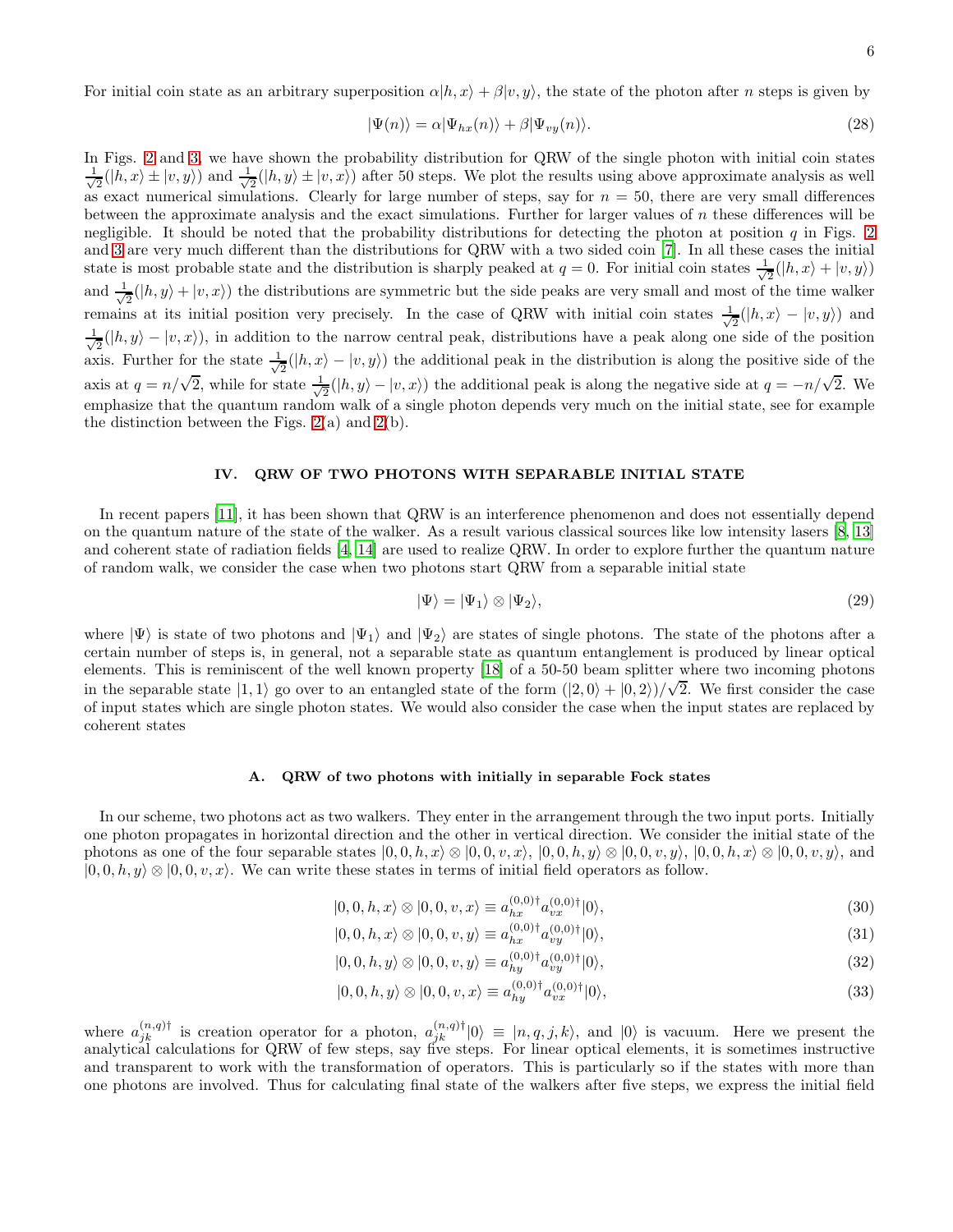operators,  $a_{jk}^{(0,0)}$ , in terms of the final field operators,  $a_{jk}^{(5,q)}$ , after five steps.

<span id="page-6-0"></span>
$$
a_{hx}^{(0,0)} = \frac{1}{4\sqrt{2}} (a_{vx}^{(5,-5)} + a_{hy}^{(5,-3)} + a_{vx}^{(5,-3)} - a_{vy}^{(5,-3)} + a_{hx}^{(5,-1)} + 3a_{hy}^{(5,-1)} + a_{vx}^{(5,-1)} + a_{vy}^{(5,-1)} + a_{hx}^{(5,1)} + a_{vy}^{(5,1)} + a_{vx}^{(5,1)} - a_{vy}^{(5,1)} - 3a_{hx}^{(5,3)} - a_{hy}^{(5,3)} + a_{vy}^{(5,3)} + a_{hx}^{(5,5)}),
$$
\n
$$
a_{hy}^{(0,0)} = \frac{1}{4\sqrt{2}} (-a_{vx}^{(5,-5)} - a_{hy}^{(5,-3)} + a_{vx}^{(5,-3)} + a_{vy}^{(5,-3)} - a_{hx}^{(5,-1)}
$$
\n
$$
(34)
$$

$$
4\sqrt{2}
$$
\n
$$
- a_{hy}^{(5,-1)} + 3a_{vx}^{(5,-1)} - 3a_{vy}^{(5,-1)} + a_{hx}^{(5,1)} - a_{hy}^{(5,1)} + a_{vx}^{(5,1)}
$$
\n
$$
+ a_{vy}^{(5,1)} - a_{hx}^{(5,3)} - a_{hy}^{(5,3)} + a_{vy}^{(5,3)} + a_{hx}^{(5,5)}),
$$
\n(35)

$$
a_{vx}^{(0,0)} = \frac{1}{4\sqrt{2}} (a_{vx}^{(5,-5)} + a_{hy}^{(5,-3)} - 3a_{vx}^{(5,-3)} - a_{vy}^{(5,-3)} + a_{hx}^{(5,-1)} - a_{hy}^{(5,-1)} + a_{vx}^{(5,-1)} + a_{vy}^{(5,-1)} + a_{hx}^{(5,1)} + a_{vy}^{(5,1)} + a_{vx}^{(5,1)} + 3a_{vy}^{(5,1)} + a_{hx}^{(5,3)} - a_{hy}^{(5,3)} + a_{vy}^{(5,3)} + a_{hx}^{(5,5)}),
$$
  
\n
$$
a_{vy}^{(0,0)} = \frac{1}{4\sqrt{2}} (a_{vx}^{(5,-5)} + a_{hy}^{(5,-3)} - a_{vx}^{(5,-3)} - a_{vy}^{(5,-3)} + a_{hx}^{(5,-1)}
$$
\n(36)

$$
a_{yy}^{(5)} = \frac{1}{4\sqrt{2}} \left( a_{vx}^{(5)} \right)^{5} + a_{hy}^{(5)} - a_{vx}^{(5)} \right) - a_{vy}^{(5)} \left( a_{hx}^{(5)} \right) + a_{hy}^{(5,-1)} + a_{vx}^{(5,-1)} - a_{vy}^{(5,-1)} + 3a_{hx}^{(5,1)} - 3a_{hy}^{(5,1)} - a_{vx}^{(5,1)} - a_{vy}^{(5,1)} + a_{hx}^{(5,3)} + a_{hy}^{(5,3)} - a_{vy}^{(5,3)} - a_{hx}^{(5,5)} \right).
$$
\n
$$
(37)
$$

Using transformations [\(34\)](#page-6-0) to [\(37\)](#page-6-0) and Eqs. [\(30\)](#page-5-0) to [\(33\)](#page-5-0), the state of the quantum walkers, corresponding to a particular initial state, after five steps can be calculated. Clearly, the final state of the photons is an entangled state and can not be expressed as a product of the states of two single photons.

<span id="page-6-2"></span>
$$
|\bar{\Psi}\rangle \neq |\bar{\Psi}_1\rangle \otimes |\bar{\Psi}_2\rangle,\tag{38}
$$

where  $|\bar{\Psi}\rangle$  is final state of two photons and  $|\bar{\Psi}_1\rangle$  and  $|\bar{\Psi}_2\rangle$  are final states of single photons. It should be borne in mind that Eqs.[\(34\)](#page-6-0) to [\(37\)](#page-6-0) should be supplemented by free field operators at the open ports. These are important for the operator algebra. However these do not contribute to the results below and hence for brevity we have not written these explicitly in Eqs. $(34)$  -  $(37)$ .

Finally, the results for calculated probability  $P(q_1, q_2)$  for detecting the walkers at positions  $q_1$  and  $q_2$  simultaneously, after five steps, are shown in the Table.I. Note that the diagonal elements  $P(q, q)$  give the probability of finding two photons at the site q. It is clear from the Table.I that the probability distributions for all considered initial states are different to each other. At the bottom of the table we present the probability  $P(q_1)$  of detecting at least one photon at the position  $q_1$ , where  $P(q_1) = \sum_{q_2} P(q_1, q_2)$ . Further using the values of  $P(q_1, q_2)$  and  $P(q_1)$ ,  $P(q_2)$  for the positions  $q_1$  and  $q_2$  we can also calculate the correlation

<span id="page-6-1"></span>
$$
\sigma_{q_1 q_2} = P(q_1, q_2) - P(q_1)P(q_2). \tag{39}
$$

We found that the correlation  $\sigma_{q_1q_2}$  is non zero almost everywhere for all values of  $P(q_1, q_2)$ , which shows that though initially walkers were in a separable state, but after few steps their state is entangled. We emphasize that the correlation [\(39\)](#page-6-1) is due to quantum as the state [\(38\)](#page-6-2) does not factorize. These correlations are due to the quantum nature of the initial state and arise when the photons pass through the linear optical elements. The origin of such correlations has been observed by Mandel and coworkers [\[18\]](#page-14-9) in their pioneer work on beam splitters. It should be noted here that if we replace the photons with two coherent states the output state will be a factorized state and the probability distribution will not exhibit such correlations. Thus the QRW of two photons is completely dependent of quantum nature of the state of the photons and no coherent state can reproduce such QRW. It should be noted that the normalization condition for  $P(q_1, q_2)$  is given by  $\sum_{q_1 \ge q_2} P(q_1, q_2) = 1$ . Further  $\sum_{q_1} P(q_1)$  is not equal to 1 and the normalization condition for  $P(q_1)$  will be  $\sum_{q_1} P(q_1) + P(q_1, q_1) = 2$ . To see it more clearly consider the following state of finding two photons at sites 1 and 2,

$$
|\psi\rangle = \frac{1}{\sqrt{3}} (|1,1\rangle + |1,2\rangle + |2,2\rangle)
$$
 (40)

For this state the probabilities of detecting at least one photon at site 1 and 2 are  $P(1) = P(2) = 2/3$  and the probabilities of detecting both photons at same site are  $P(1, 1) = P(2, 2) = 1/3$  which satisfy the above normalization condition.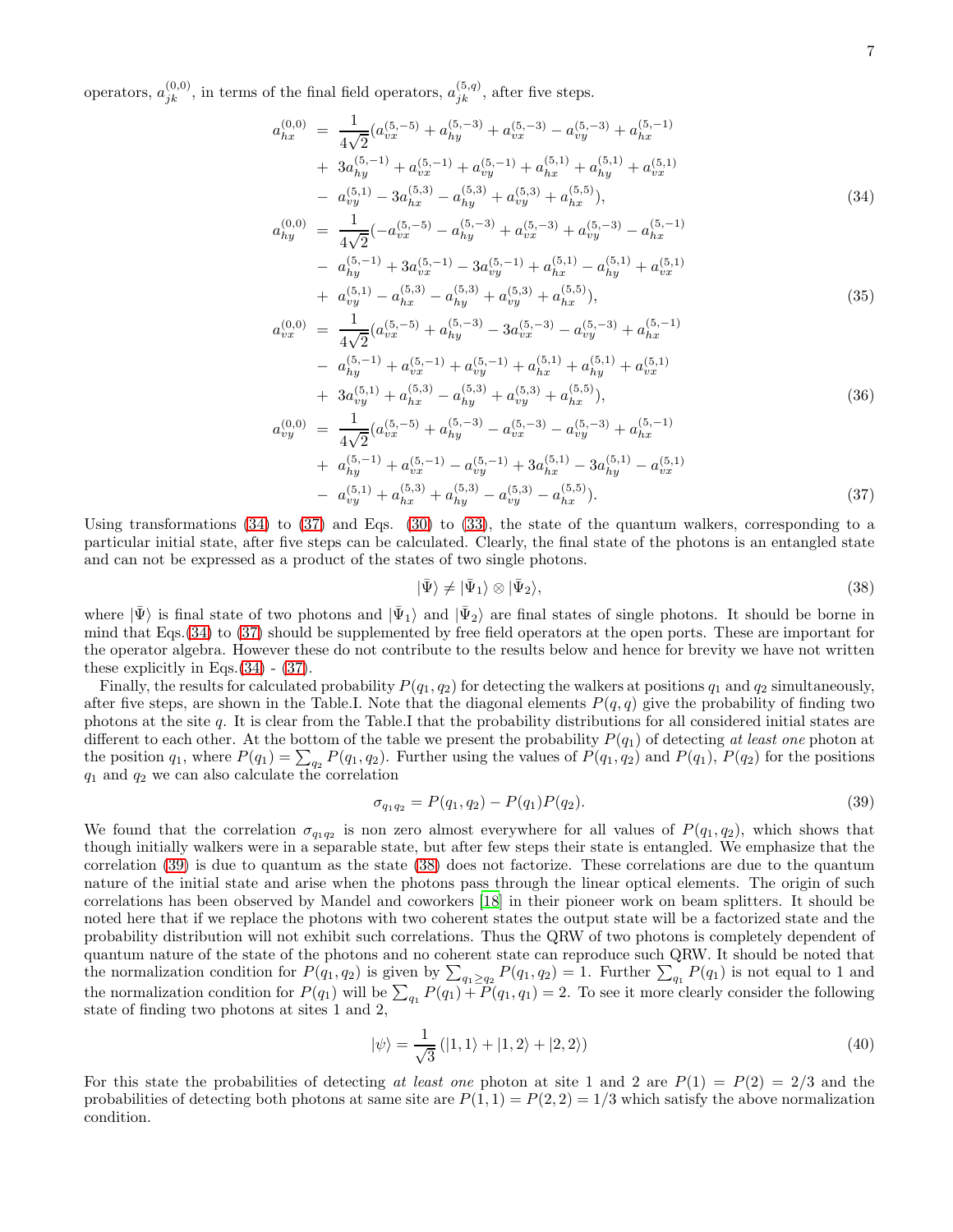TABLE I: The calculated probabilities of detection for the photons after five steps, for initial state (a)  $(0, 0, h, x) \otimes (0, 0, v, x)$ , (b)  $|0, 0, h, x \rangle \otimes |0, 0, v, y \rangle$ , (c)  $|0, 0, h, y \rangle \otimes |0, 0, v, y \rangle$ , and (d)  $|0, 0, h, y \rangle \otimes |0, 0, v, x \rangle$ . All values shown in the table are 128 times of the actual values.

|                            |                |         | (a)            |                |         |                |                                                                                                                                                          |              |       | (b) |    |                |                |
|----------------------------|----------------|---------|----------------|----------------|---------|----------------|----------------------------------------------------------------------------------------------------------------------------------------------------------|--------------|-------|-----|----|----------------|----------------|
|                            |                |         |                |                |         |                | $P(q_1, q_2)    q_1 = -5 q_1 = -3 q_1 = -1 q_1 = 1 q_1 = 3 q_1 = 5    P(q_1, q_2)    q_1 = -5 q_1 = -3 q_1 = -1 q_1 = 1 q_1 = 3 q_1 = 5$                 |              |       |     |    |                |                |
| $q_2 = -5$                 | 0.25           | 1.5     | $\overline{2}$ | $\overline{2}$ | $1.5\,$ | 0.5            | $q_2 = -5$                                                                                                                                               | 0.25         |       | 3   | 3  | $0.5\,$        | $\theta$       |
| $q_2 = -3$                 | 1.5            | 4.25    | 18             | 10             | 16.5    | 1.5            | $q_2 = -3$                                                                                                                                               | $\mathbf 1$  | 1.25  |     | 9  | $\overline{4}$ | 0.5            |
| $q_2 = -1$                 | $\overline{2}$ | 18      | 6              | 20             | 10      | $\overline{2}$ | $q_2 = -1$                                                                                                                                               | 3            | 7     | 8   | 32 | 5              | $\mathbf 1$    |
| $q_2=1$                    | $\overline{2}$ | 10      | 20             | 6              | 18      | $\overline{2}$ | $q_2=1$                                                                                                                                                  | 3            | 9     | 32  | 10 | 29             | 3              |
| $q_2 = 3$                  | 1.5            | 16.5    | 10             | 18             | 4.25    | 1.5            | $q_2 = 3$                                                                                                                                                | 0.5          | 4     | 5   | 29 | 7.25           | 3              |
| $q_2 = 5$                  | 0.5            | 1.5     | $\overline{2}$ | $\overline{2}$ | $1.5\,$ | 0.25           | $q_2=5$                                                                                                                                                  | $\Omega$     | 0.5   | 1   | 3  | 3              | 0.25           |
| $P(q_1)$                   | 7.75           | 51.75   | 58             | 58             | 51.75   | 7.75           | $\overline{P}(q_1)$                                                                                                                                      | 7.75         | 22.75 | 56  | 86 | 48.75          | 7.75           |
| $\left( \mathbf{c}\right)$ |                |         |                |                |         |                |                                                                                                                                                          |              |       |     |    |                |                |
|                            |                |         |                |                |         |                |                                                                                                                                                          |              |       | (d) |    |                |                |
|                            |                |         |                |                |         |                | $P(q_1,q_2)$ $q_1 = -5$ $q_1 = -3$ $q_1 = -1$ $q_1 = 1$ $q_1 = 3$ $q_1 = 5$ $  P(q_1,q_2)  q_1 = -5$ $q_1 = -3$ $q_1 = -1$ $q_1 = 1$ $q_1 = 3$ $q_1 = 5$ |              |       |     |    |                |                |
| $q_2 = -5$                 | 0.25           | 1.5     | $\overline{2}$ | $\overline{2}$ | $1.5\,$ | $0.5\,$        | $q_2 = -5$                                                                                                                                               | 0.25         | 3     | 3   |    | $0.5\,$        | $\overline{0}$ |
| $q_2 = -3$                 | 1.5            | 2.25    | 6              | 6              | 4.5     | 1.5            | $q_2 = -3$                                                                                                                                               | 3            | 7.25  | 29  | 5  | $\overline{4}$ | 0.5            |
| $q_2 = -1$                 | $\overline{2}$ | 6       | 12             | 56             | 6       | $\overline{2}$ | $q_2 = -1$                                                                                                                                               | 3            | 29    | 10  | 32 | 9              | 3              |
| $q_2 = 1$                  | 2              | 6       | 56             | 12             | 6       | $\sqrt{2}$     | $q_2=1$                                                                                                                                                  | $\mathbf{1}$ | 5     | 32  | 8  | $\overline{7}$ | 3              |
| $q_2 = 3$                  | 1.5            | 4.5     | 6              | 6              | 2.25    | 1.5            | $q_2 = 3$                                                                                                                                                | 0.5          | 4     | 9   | 7  | 1.25           | $\mathbf{1}$   |
| $q_2 = 5$                  | $0.5\,$        | $1.5\,$ | $\overline{2}$ | $\overline{2}$ | 1.5     | 0.25           | $q_2=5$                                                                                                                                                  | $\Omega$     | 0.5   | 3   | 3  | $\mathbf{1}$   | 0.25           |

<span id="page-7-0"></span>FIG. 4: (Color online) The probability  $P(q_1, q_2)$  of detecting the walkers at positions  $q_1$  and  $q_2$  after number of steps  $n = 25$ . The walkers come in the separable state (a)  $|0, 0, h, x\rangle \otimes |0, 0, v, x\rangle$ , (b)  $|0, 0, h, x\rangle \otimes |0, 0, v, y\rangle$ , (c)  $|0, 0, h, y\rangle \otimes |0, 0, v, y\rangle$ , and (d)  $|0, 0, h, y\rangle \otimes |0, 0, v, x\rangle$ .

After providing an approach to the analytical calculations for few steps, we present numerical simulations for larger number of steps. The operator  $U = (S \otimes C) \otimes (S \otimes C)$  acting on the initial state of the photons generates QRW of one step. Thus the transformation  $U^n$  will give the final state of the random walkers after n steps. Here unitary coin operator C and the conditioned shift operator S for QRW are given by the Eqs.  $(8)$  and  $(9)$  of the previous section.

In Fig. [4](#page-7-0) we have plotted the probability distributions for detecting photons at positions  $q_1$  and  $q_2$  simultaneously after 25 steps of QRW. In Fig. [4](#page-7-0) the photons are in separable initial states. We notice that each probability distribution is very much different from the other. A very common feature in all plots is sharp central peak which shows that in all cases the initial state is the most probable state. In fact this is the property of classical random walk, which has Gaussian probability distribution, but in Fig. [4](#page-7-0) the central peak is much narrower than a Gaussian distribution and the large spread of the distribution has strickenly different behavior.

For approximate analytical calculations for large number of steps we use the results [\(12\)](#page-4-0), [\(19\)](#page-4-1), [\(26\)](#page-4-2) and [\(27\)](#page-4-2) in the following way. For example, for initial state  $|0, 0, h, x \rangle \otimes |0, 0, v, y\rangle$ , the state of the photons after *n* steps will be

$$
|\Psi_{xy}(n)\rangle = \frac{1}{\sqrt{2}} \sum_{q_1, q_2=-n}^n [|\psi_{hx}(n, q_1)\rangle \otimes |\psi_{vy}(n, q_2)\rangle + |\psi_{hx}(n, q_2)\rangle \otimes |\psi_{vy}(n, q_1)\rangle]. \tag{41}
$$

Here  $|\Psi_{xy}(n)\rangle$  has exchange degeneracy as both photons are undistinguished after they have passed through the optical arrangement. Similarly, we can calculate the final state of the photons for other separable initial states shown in Fig[.4.](#page-7-0) We have checked that the joint probability distributions  $P(q_1, q_2)$  for large number of steps calculated using above approximate analysis match with the exact simulations. Thus our approximate analysis can be used to calculate the correlations between the walkers after large number of steps very well.

Here we have explicitly shown that in our case QRW of two photons is highly entangled, even though the photons start in separable states. The entanglement is developed in the course of time when the photons pass through the optical arrangement. In the next subsection we show that the QRW of two photons in our case can not be produced by using coherent states.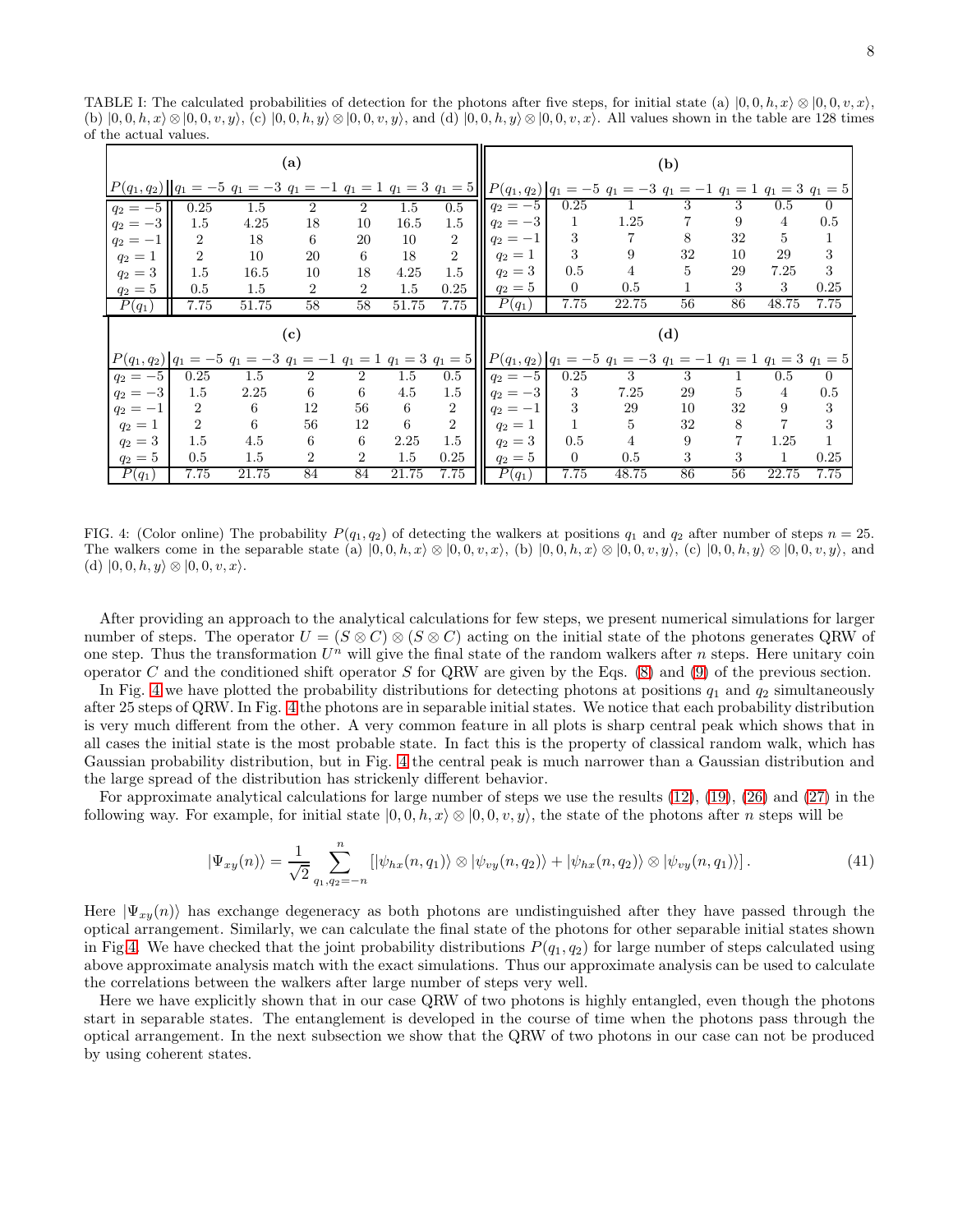TABLE II: The normalized probability  $P(q)$  of detecting single photon at particular position q, after QRW of 5 steps with initial state  $|\alpha\rangle_{hx}^{(0,0)} |\beta\rangle_{vy}^{(0,0)}$ , for small amplitudes  $\alpha$  and  $\beta$ .

|                |                      |                                                                                                      | Probability $P(q)$ |     |                      |    |
|----------------|----------------------|------------------------------------------------------------------------------------------------------|--------------------|-----|----------------------|----|
|                |                      | $\alpha \begin{pmatrix} \beta & q = -5 \\ q = -3 \\ q = -1 \\ q = 1 \\ q = 3 \\ q = 5 \end{pmatrix}$ |                    |     |                      |    |
|                | $f \mid f \mid 1/16$ | 1/8                                                                                                  | 3/8                |     | $3/8$ 1/16           | -0 |
|                | - 0                  | 1/16                                                                                                 | 1/8                | 3/8 | $3/8$ 1/16           |    |
|                | 1/32                 | 3/32                                                                                                 | 3/8                |     | $1/8$ $11/32$ $1/32$ |    |
| $\overline{0}$ | 1/32                 | 3/32                                                                                                 | 1/8                |     | $5/8$ $3/32$ $1/32$  |    |

### B. QRW of two photons initially in separable coherent states

Here we discuss the case of QRW when two photons in our scheme are replaced with two weak coherent states. Let us consider that the initial state is

<span id="page-8-2"></span>
$$
|\psi(0)\rangle = |\alpha\rangle_{hx}^{(0,0)} |\beta\rangle_{vy}^{(0,0)},\tag{42}
$$

where indices to the coherent states  $|\alpha\rangle$  and  $|\beta\rangle$  have their earlier assigned meanings. The initial state in terms of field operators can be expressed as [\[24](#page-14-14)]

<span id="page-8-0"></span>
$$
|\psi(0)\rangle = \exp(\alpha a_{hx}^{(0,0)\dagger} - \alpha^* a_{hx}^{(0,0)}) \exp(\beta a_{vy}^{(0,0)\dagger} - \beta^* a_{vy}^{(0,0)})|0\rangle.
$$
 (43)

Now using transformations [\(34\)](#page-6-0), [\(37\)](#page-6-0) and Eq.[\(43\)](#page-8-0) the final state, after five steps of QRW, is given by

<span id="page-8-1"></span>
$$
|\psi(5)\rangle = |\frac{\alpha+\beta}{4\sqrt{2}}\rangle_{vx}^{(5,-5)}| \frac{\alpha+\beta}{4\sqrt{2}}\rangle_{hy}^{(5,-3)}| \frac{\alpha-\beta}{4\sqrt{2}}\rangle_{vx}^{(5,-3)}| \frac{-\alpha-\beta}{4\sqrt{2}}\rangle_{vy}^{(5,-3)} \n\otimes |\frac{\alpha+\beta}{4\sqrt{2}}\rangle_{hx}^{(5,-1)}| \frac{3\alpha+\beta}{4\sqrt{2}}\rangle_{hy}^{(5,-1)}| \frac{\alpha+\beta}{4\sqrt{2}}\rangle_{vx}^{(5,-1)}| \frac{\alpha-\beta}{4\sqrt{2}}\rangle_{vy}^{(5,-1)} \n\otimes |\frac{\alpha+3\beta}{4\sqrt{2}}\rangle_{hx}^{(5,1)}| \frac{\alpha-3\beta}{4\sqrt{2}}\rangle_{hy}^{(5,1)}| \frac{\alpha-\beta}{4\sqrt{2}}\rangle_{vx}^{(5,1)}| \frac{-\alpha-\beta}{4\sqrt{2}}\rangle_{vy}^{(5,1)} \n\otimes |\frac{-3\alpha+\beta}{4\sqrt{2}}\rangle_{hx}^{(5,3)}| \frac{-\alpha+\beta}{4\sqrt{2}}\rangle_{hy}^{(5,3)}| \frac{\alpha-\beta}{4\sqrt{2}}\rangle_{vy}^{(5,3)}| \frac{\alpha-\beta}{4\sqrt{2}}\rangle_{hx}^{(5,5)},
$$
\n(44)

where superscript  $(5, q)$  on each state in [\(44\)](#page-8-1) denotes the position of the photons at q after 5 steps. Clearly the final state [\(44\)](#page-8-1) is a product state and the value of correlation  $\sigma_{q_1q_2}$  defined by [\(39\)](#page-6-1) will be zero for such state.

Note that the probability of finding one photon in a coherent state  $|\alpha\rangle$  is  $|\alpha|^2 e^{-|\alpha|^2}$ . For small enough  $|\alpha|$ , it reduces to  $|\alpha|^2$  which is the mean number of photons in a coherent state. Thus, the normalized probability  $P(q)$  of detecting a photon at  $q$  in this case is equal to the average number of photons detected at site  $q$  divided by the average number of incident photons  $|\alpha|^2 + |\beta|^2$ .

In Table.II, we show the normalized probabilities of detecting photon at site q for small values of  $\alpha$  and  $\beta$ . By comparison of the cases corresponding to  $\alpha = f$ ,  $\beta = f$  and  $\alpha = f$ ,  $\beta = 0$ , where  $|f| \ll 1$ , we see how the interference effects change these probabilities. Similarly for  $\alpha = f$ ,  $\beta = f$  and  $\alpha = 0$ ,  $\beta = f$ , the probabilities depend on the interference among various paths. Further these probabilities for one photon detection are different from those listed in the Table. I(b), for the case of two photons in separable Fock states  $|0, 0, h, x\rangle \otimes |0, 0, v, y\rangle$ . It is noted that the normalized probability distribution of detecting photons at particular position  $q$  for such initial states is identical to the case of single walker discussed in Sec.III, not to the case of two walkers in Sec.IV A. For example, for  $\alpha = f$  and  $\beta = f$  the distribution is identical to Fig[.2\(](#page-3-0)a) and for  $\alpha = f$ ,  $\beta = -f$  we get distribution identical to Fig.2(b). This can be explained by examining the projection of state [\(42\)](#page-8-2) in one photon space,  $|\psi_0\rangle \to \alpha |h, x\rangle \otimes |0\rangle + \beta |0\rangle \otimes |v, y\rangle$  as the contributions from spaces containing more than one photon are of higher order in  $\alpha$  and  $\beta$ .

### V. QRW OF TWO PHOTONS IN ENTANGLED STATE

Here we consider the case when photons start QRW in an entangled state. Thus one photon enters from each input port and the state of the photons is maximally entangled in polarization basis, as those produced by a type-II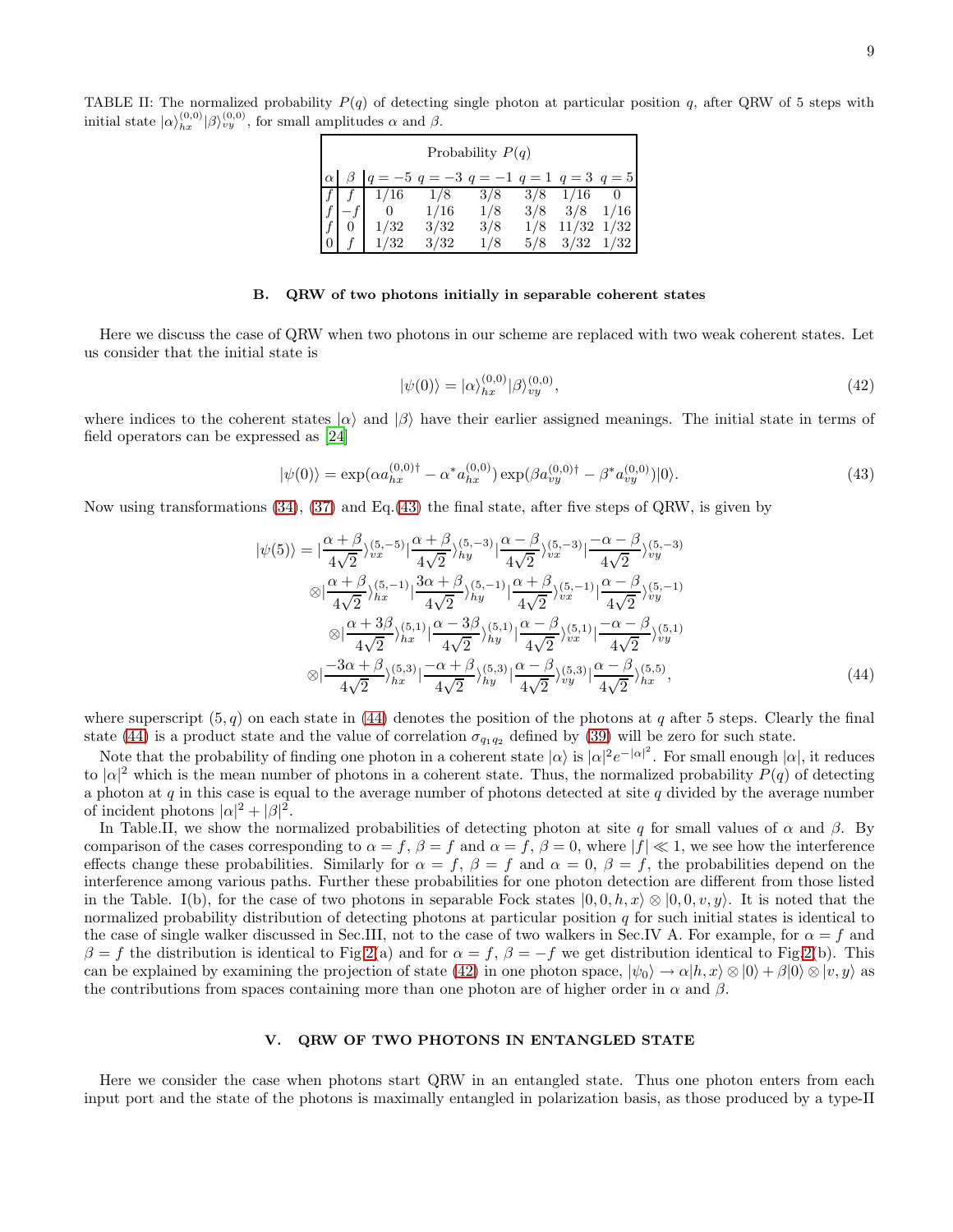TABLE III: The calculated probabilities of detection for the photons after five steps, for initial state (a) 1/ $\sqrt{2}$  ([0, 0, h, x) ⊗ [0, 0, v, y) + [0, 0, h, y) ⊗ [0, 0, v, x)), (b) 1/  $\sqrt{2}([0, 0, h, x) \otimes [0, 0, v, y) - [0, 0, h, y] \otimes [0, 0, v, x))$ , (c)  $1/\sqrt{2}([0, 0, h, x] \otimes [0, 0, v, x] + [0, 0, h, y] \otimes [0, 0, v, y])$ , and (d)  $1/\sqrt{2}([0, 0, h, x] \otimes [0, 0, v, x] - [0, 0, h, y] \otimes [0, 0, v, y])$ . All values shown in the table are 128 times of the actual values.

|                                  |                |                                                                                                                                                      | (a) |                |                |                |                     |                |                | (b)          |    |          |                  |
|----------------------------------|----------------|------------------------------------------------------------------------------------------------------------------------------------------------------|-----|----------------|----------------|----------------|---------------------|----------------|----------------|--------------|----|----------|------------------|
| $P(q_1,q_2)$   $q_1$             |                | $= -5$ $q_1 = -3$ $q_1 = -1$ $q_1 = 1$ $q_1 = 3$ $q_1 = 5$ $\left\  P(q_1, q_2) \right\ _1 = -5$ $q_1 = -3$ $q_1 = -1$ $q_1 = 1$ $q_1 = 3$ $q_1 = 5$ |     |                |                |                |                     |                |                |              |    |          |                  |
| $q_2 = -5$                       | $\Omega$       |                                                                                                                                                      | 3   | 3              |                | 0              | $q_2 = -5$          | 0.5            | 3              | 3            |    | $\theta$ | $\overline{0}$   |
| $q_2 = -3$                       |                | 4                                                                                                                                                    | 15  | 7              | 8              |                | $q_2 = -3$          | 3              | 4.5            | 21           |    | $\theta$ | $\boldsymbol{0}$ |
| $q_2 = -1$                       | 3              | 15                                                                                                                                                   | 9   | 34             | 7              | 3              | $q_2 = -1$          | 3              | 21             | 9            | 30 | 7        | 1                |
| $q_2=1$                          | 3              |                                                                                                                                                      | 34  | 9              | 15             | 3              | $q_2=1$             |                | 7              | 30           | 9  | 21       | 3                |
| $q_2 = 3$                        |                | 8                                                                                                                                                    |     | 15             | 4              |                | $q_2 = 3$           | $\overline{0}$ | $\theta$       |              | 21 | 4.5      | 3                |
| $q_2=5$                          | $\theta$       | 1                                                                                                                                                    | 3   | 3              | 1              | $\overline{0}$ | $q_2 = 5$           | 0              | $\overline{0}$ | 1            | 3  | 3        | 0.5              |
| $P(q_1)$                         | 8              | 36                                                                                                                                                   | 71  | 71             | 36             | 8              | $\overline{P}(q_1)$ | 7.5            | 35.5           | 71           | 71 | 35.5     | 7.5              |
|                                  |                |                                                                                                                                                      |     |                |                |                |                     |                |                |              |    |          |                  |
|                                  |                |                                                                                                                                                      | (c) |                |                |                |                     |                |                | (d)          |    |          |                  |
|                                  |                | $P(q_1,q_2) q_1 = -5  q_1 = -3  q_1 = -1  q_1 = 1  q_1 = 3  q_1 = 5  P(q_1,q_2) q_1 = -5  q_1 = -3  q_1 = -1  q_1 = 1  q_1 = 3  q_1 = 5$             |     |                |                |                |                     |                |                |              |    |          |                  |
| $q_2 = -5$                       | $\overline{0}$ | $\theta$                                                                                                                                             |     | 3              | 3              |                | $q_2 = -5$          | 0.5            | 3              | 3            |    | 0        | 0                |
| $q_2 = -3$                       | $\theta$       | 2                                                                                                                                                    |     | 9              | 17             | 3              | $q_2 = -3$          | 3              | 4.5            | 17           |    | 4        | $\boldsymbol{0}$ |
| $q_2 = -1$                       | 1              |                                                                                                                                                      | 9   | 42             | 9              | 3              | $q_2 = -1$          | 3              | 17             | 9            | 34 | 7        | 1                |
| $q_2 = 1$                        | 3              | 9                                                                                                                                                    | 42  | 9              | $\overline{7}$ | 1              | $q_2 = 1$           |                | 7              | 34           | 9  | 17       | 3                |
| $q_2 = 3$                        | 3              | 17                                                                                                                                                   | 9   | $\overline{7}$ | $\overline{2}$ | $\overline{0}$ | $q_2 = 3$           | $\overline{0}$ | 4              | 7            | 17 | 4.5      | 3                |
| $q_2 = 5$<br>$\overline{P}(q_1)$ |                | 3                                                                                                                                                    | 3   |                | $\overline{0}$ | $\overline{0}$ | $q_2=5$             | 0              | $\overline{0}$ | $\mathbf{1}$ | 3  | 3        | 0.5              |

<span id="page-9-2"></span>FIG. 5: (Color online) The probability  $P(q_1, q_2)$  of detecting the walkers at positions  $q_1$  and  $q_2$  after number of steps  $n = 25$ . The walkers come in the entangled state (a)  $|\psi^+\rangle$ , (b)  $|\psi^-\rangle$ , (c)  $|\phi^+\rangle$ , and (d)  $|\phi^-\rangle$ .

downconverter. We consider that the state of the photons at input ports is one of the four Bell's states [\[23\]](#page-14-15),

<span id="page-9-0"></span>
$$
|\psi^{\pm}\rangle = \frac{1}{\sqrt{2}}(|0,0,h,x\rangle \otimes |0,0,v,y\rangle \pm |0,0,h,y\rangle \otimes |0,0,v,x\rangle),\tag{45}
$$

$$
|\phi^{\pm}\rangle = \frac{1}{\sqrt{2}}(|0,0,h,x\rangle \otimes |0,0,v,x\rangle \pm |0,0,h,y\rangle \otimes |0,0,v,y\rangle). \tag{46}
$$

The states [\(45\)](#page-9-0) and [\(46\)](#page-9-0) can be written, in terms of the field operators, as

<span id="page-9-1"></span>
$$
|\psi^{\pm}\rangle = \frac{1}{\sqrt{2}} (a_{hx}^{(0,0)\dagger} a_{vy}^{(0,0)\dagger} \pm a_{hy}^{(0,0)\dagger} a_{vx}^{(0,0)\dagger})|0\rangle, \tag{47}
$$

$$
|\phi^{\pm}\rangle = \frac{1}{\sqrt{2}} (a_{hx}^{(0,0)\dagger} a_{vx}^{(0,0)\dagger} \pm a_{hy}^{(0,0)\dagger} a_{vy}^{(0,0)\dagger})|0\rangle, \tag{48}
$$

Following a similar procedure as discussed in Sec.IV, we can calculate the final state of photons after five steps using transformations [\(34\)](#page-6-0) to [\(37\)](#page-6-0) and Eqs. [\(47\)](#page-9-1) to [\(48\)](#page-9-1). In this case also we find that the final state of the photons is an entangled state. Thus in this case both initial and final states of the walkers are entangled state and no classical analog for such states is possible.

In Table. III, we show the results for detecting the photons simultaneously when they start QRW from one of the Bell's states [\(47\)](#page-9-1) and [\(48\)](#page-9-1). We notice that the differences between the distributions for symmetric states and antisymmetric states are much larger than the differences between the distributions for symmetric-symmetric or antisymmetric-antisymmetric states. In terms of correlation [\(39\)](#page-6-1), both the initial and the final states are highly correlated.

For larger number of steps, we do numerical simulations following the method discussed in Sec.IV A. In Fig. [5](#page-9-2) the initial states of the photons are maximally entangled states [\(45\)](#page-9-0) and [\(46\)](#page-9-0). For different entangled states we get different probability distributions. The differences between the distributions for symmetric states and antisymmetric states are much larger than the differences between the distributions for symmetric-symmetric or antisymmetricantisymmetric states. Further, we have seen by direct computation that the probability distributions for entangled states can not be reproduced exactly by the walkers having initial states as an incoherent mixture of separable states.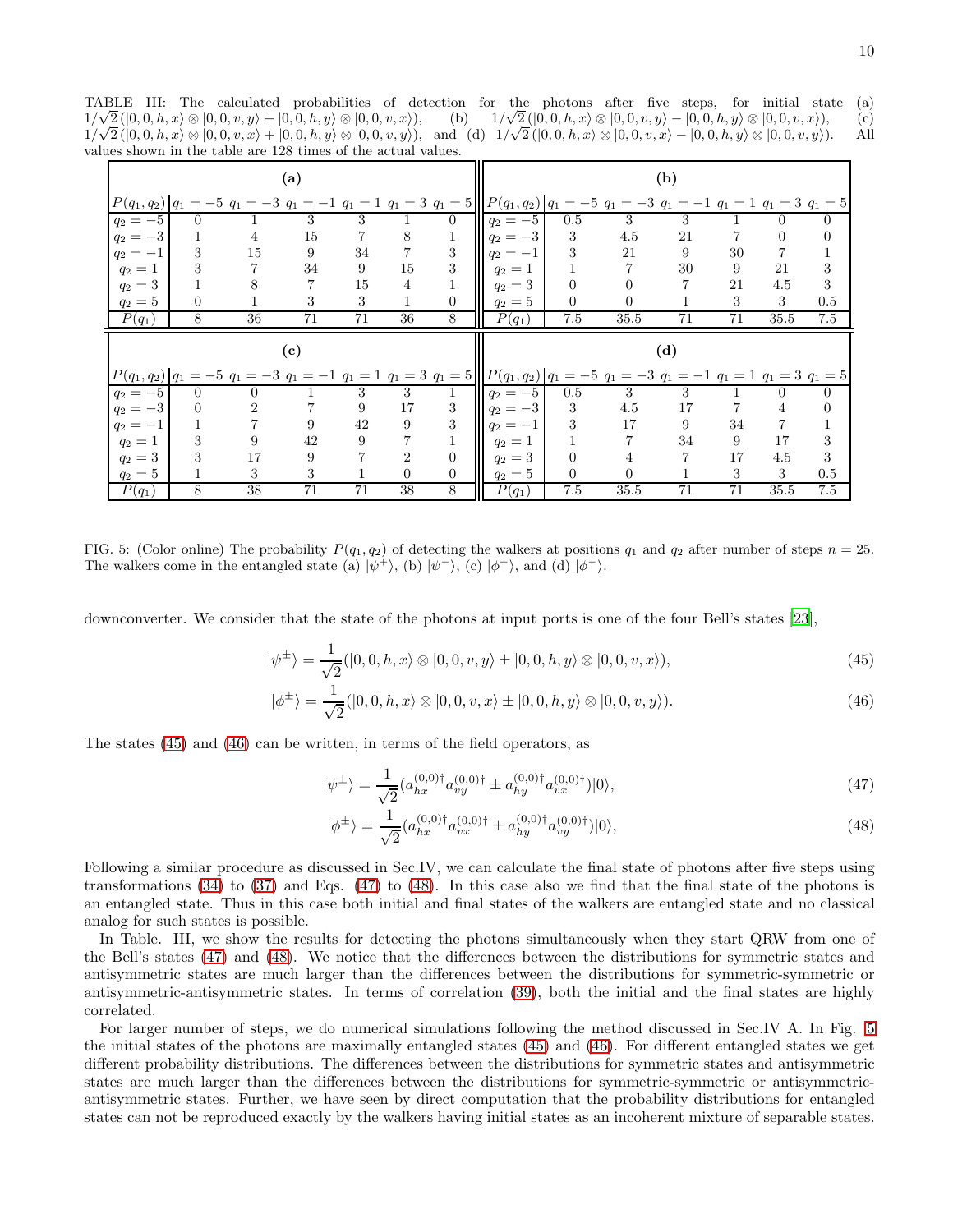

<span id="page-10-0"></span>FIG. 6: The probability distribution  $P(q_1)$  for detecting at least one walker at position  $q_1$  after 100 steps. For initial states  $|\psi^{\pm}\rangle$  (dotted line) and  $|\phi^{\pm}\rangle$  (solid line), the distribution remains almost same.

In Fig. [6](#page-10-0) we have shown the probability distribution  $P(q_1)$  for detecting at least one walker at the position  $q_1$ . In this case the distribution is symmetric for both negative and positive values of  $q_1$  and has a sharp maxima at initial position  $q_1 = 0$ . The probability distribution for walkers with maximally entangled initial states [\(45\)](#page-9-0) and [\(46\)](#page-9-0) remains almost invariant except at initial position. At initial position the probability of detecting one walker is larger for states [\(45\)](#page-9-0) than the case of initial state [\(46\)](#page-9-0). In the case of two-photon QRW with separable Fock states discussed in Sec. IV A, the probability  $P(q_1)$  is different for different initial state. For initial states  $|0,0,h,x\rangle \otimes |0,0,v,x\rangle$  and  $|0, 0, h, y\rangle \otimes |0, 0, v, y\rangle$  the distribution  $P(q_1)$  is symmetric on both sides of  $q_1$ -axis and side peaks appears in both positive and negative directions, while in the case of  $|0, 0, h, x\rangle \otimes |0, 0, v, y\rangle$  and  $|0, 0, h, y\rangle \otimes |0, 0, v, x\rangle$  the probability distributions are antisymmetric with one side peak in positive and negative direction respectively.

For large number of steps, we can again use our approximate results [\(12\)](#page-4-0), [\(19\)](#page-4-1), [\(26\)](#page-4-2) and [\(27\)](#page-4-2) in the following way. For initial state as one of the Bell's state  $|\psi^{\pm}\rangle$  the final state of the photons after *n* steps will be

<span id="page-10-1"></span>
$$
|\Psi^{\pm}(n)\rangle = \frac{1}{2} \sum_{q_1, q_2 = -n}^{n} [|\psi_{hx}(n, q_1)\rangle \otimes |\psi_{vy}(n, q_2)\rangle + |\psi_{hx}(n, q_2)\rangle \otimes |\psi_{vy}(n, q_1)\rangle
$$
  
 
$$
\pm |\psi_{hy}(n, q_1)\rangle \otimes |\psi_{vx}(n, q_2)\rangle \pm |\psi_{hy}(n, q_2)\rangle \otimes |\psi_{vx}(n, q_1)\rangle]. \tag{49}
$$

Similarly, for initial state as Bell's states  $|\phi^{\pm}\rangle$ , the state of the photons will be

<span id="page-10-2"></span>
$$
|\Phi^{\pm}(n)\rangle = \frac{1}{2} \sum_{q_1, q_2 = -n}^{n} [|\psi_{hx}(n, q_1)\rangle \otimes |\psi_{vx}(n, q_2)\rangle + |\psi_{hx}(n, q_2)\rangle \otimes |\psi_{vx}(n, q_1)\rangle
$$
  
 
$$
\pm |\psi_{hy}(n, q_1)\rangle \otimes |\psi_{vy}(n, q_2)\rangle \pm |\psi_{hy}(n, q_2)\rangle \otimes |\psi_{vy}(n, q_1)\rangle]. \tag{50}
$$

The results [\(49\)](#page-10-1) and [\(50\)](#page-10-2) match very well with exact simulations for large number of steps. Here it should be noted that QRW in our case is different than the case of two entangled walkers discussed in Ref. [\[16\]](#page-14-7). In Ref. [\[16\]](#page-14-7), the correlation between the walkers is completely because of their correlated initial state only. The walkers are nonidentical and evolve completely independent to each other. Thus if the initial state will be a separable state there will be no correlation in QRW and can be produced using walkers in coherent states. It should be borne in mind that we can not construct entangled state of one x-polarized photon and the other y-polarized photon unless some other degree of freedom like direction of propagation is introduced.

# VI. CONCLUSIONS

In conclusion, we have discussed how the quantum features of QRW can be uncovered by studying QRW by photons in a number of quantum states and by detecting the coincidence correlations between two photons. We use two photons, each of which can exist in two polarization states. Further, the photons can travel in either vertical or horizontal direction. The walk is realized by optical elements consisting of polarization beam splitters and half wave plates. We first consider the QRW by a single photon and show how the result of QRW depends on initial state of the photon. A comparison of the Figs.  $2(a)$  and  $2(b)$  shows that the probabilities depend on the relative phases in the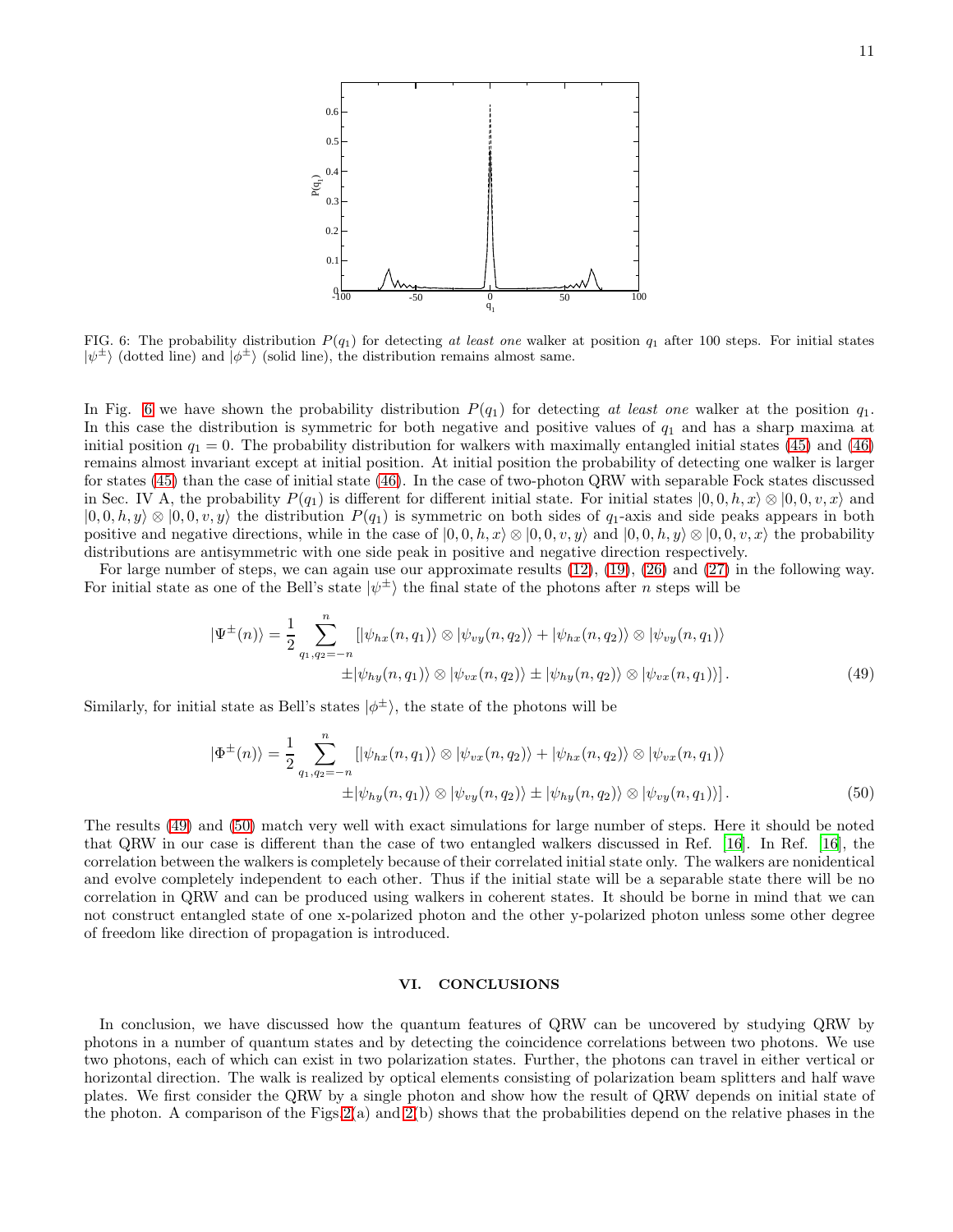initial superposition state of the photon. We next consider QRW by two walkers in separable quantum states like Fock states. We show that our optical arrangement entangles two photons even though initially they are in separable states. The joint probability of finding the two photons at two different sites now depends on the initial separable quantum state. Further the probability for single photon detection is different from those calculated in Sec.III. We also examine the QRW of two photons in coherent states. In this case the state of the two photons remains separable. The single photon detection probabilities depend on the initial amplitudes of the two coherent states and thus the interferences are prominent. Finally we consider QRW of two photons in all four Bell states. The resulting joint probability distributions are quite different from those calculated for separable states. All the cases discussed reveal very interesting quantum character. Clearly our analysis is applicable to other systems as well, for example electrons with appropriate arrangement of Stern-Gerlach fields.

### Acknowledgments

We thank NSF grant no CCF-0524673 for supporting this work.

### APPENDIX A: FOURIER ANALYSIS OF QRW OF A SINGLE PHOTON

We can write Eq.[\(7\)](#page-2-3) for the wave function of the single photon in the form

<span id="page-11-0"></span>
$$
\psi(n+1,q) = M_+\psi(n,q-1) + M_-\psi(n,q+1)
$$
\n(A1)

where

$$
M_{+} = \frac{1}{\sqrt{2}} \begin{bmatrix} 1 & 1 & 0 & 0 \\ 0 & 0 & 1 & -1 \\ 0 & 0 & 0 & 0 \\ 0 & 0 & 0 & 0 \end{bmatrix},
$$
 (A2)

$$
M_{-} = \frac{1}{\sqrt{2}} \begin{bmatrix} 0 & 0 & 0 & 0 \\ 0 & 0 & 0 & 0 \\ 0 & 0 & 1 & 1 \\ 1 & -1 & 0 & 0 \end{bmatrix},
$$
 (A3)

and the state of the photon after n steps,  $|\psi(n,q)\rangle = c_{hx}|n, q, h, x\rangle + c_{hy}|n, q, h, y\rangle + c_{vx}|n, q, v, x\rangle + c_{vy}|n, q, v, y\rangle$ , is expressed in the matrix form

$$
\psi(n,q) = \begin{bmatrix} c_{hx}(n,q) \\ c_{hy}(n,q) \\ c_{vx}(n,q) \\ c_{vy}(n,q) \end{bmatrix} .
$$
\n(A4)

Now we solve Eq.[\(A1\)](#page-11-0) using spatial discrete Fourier transform. The spatial discrete Fourier transform for  $k \in [-\pi, \pi]$ is defined by

<span id="page-11-1"></span>
$$
\tilde{\psi}(k) = \sum_{x} \psi(x)e^{ikx},\tag{A5}
$$

and 
$$
\psi(x) = \frac{1}{2\pi} \int_{-\pi}^{\pi} \tilde{\psi}(k) e^{-ikx} dk.
$$
 (A6)

We write Eq.  $(A1)$  in the Fourier domain using transform  $(A5)$  as following,

<span id="page-11-2"></span>
$$
\tilde{\psi}(n+1,k) = \sum_{x} M_{+} \psi(n,x-1) e^{ikx} + M_{-} \psi(n,x+1) e^{ikx}
$$
  
=  $(e^{ik} M_{+} + e^{-ik} M_{-}) \tilde{\psi}(n,k)$   
=  $M_{k} \tilde{\psi}(n,k)$  (A7)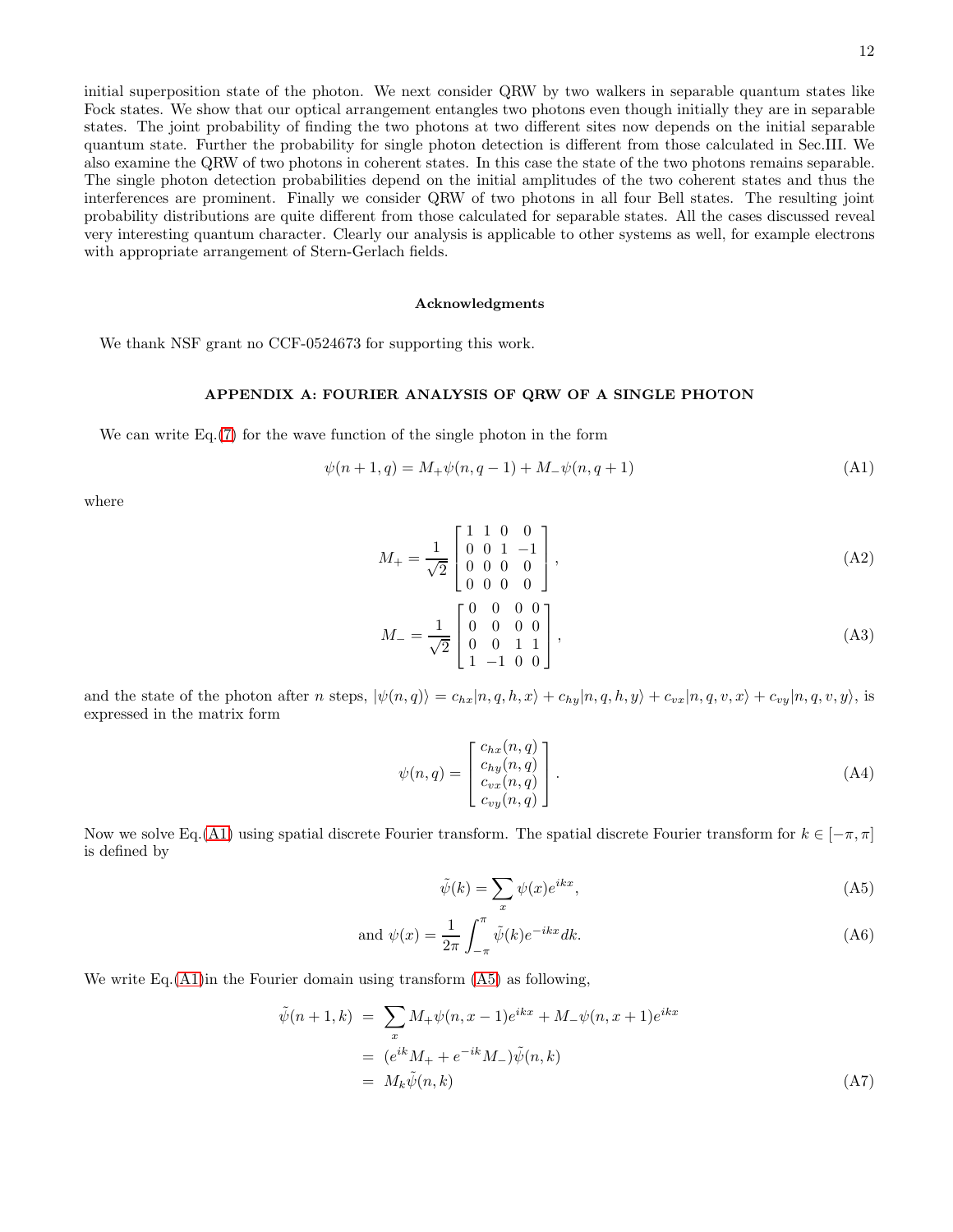where

$$
M_k = \frac{1}{\sqrt{2}} \begin{bmatrix} e^{ik} & e^{ik} & 0 & 0\\ 0 & 0 & e^{ik} & -e^{ik}\\ 0 & 0 & e^{-ik} & e^{-ik}\\ e^{-ik} & -e^{-ik} & 0 & 0 \end{bmatrix} .
$$
 (A8)

It is clear from Eq.[\(A7\)](#page-11-2) that in the Fourier domain the n step QRW of the photon starting from the state  $\tilde{\psi}(0, k)$  is given by

<span id="page-12-0"></span>
$$
\tilde{\psi}(n,k) = (M_k)^n \tilde{\psi}(0,k) \n= \sum_m (\lambda_m)^n |\Phi_m\rangle \langle \Phi_m | \tilde{\psi}(0,k) \rangle
$$
\n(A9)

,

where  $\lambda_m$  and  $\Phi_m$  are eigenvalue and corresponding eigenvector of  $M_k$ . Thus, we can calculate exact value of  $\tilde{\psi}(n,k)$ by diagonalizing  $M_k$  and writing initial state of the photon in Fourier domain. The state of the photon after n steps in original domain  $\psi(n, q)$  is given by the inverse Fourier transform of  $\psi(n, k)$ , defined by Eq.[\(A6\)](#page-11-1). The eigenvalues of  $M_k$  are  $\lambda_1 = -1$ ,  $\lambda_2 = 1$ ,  $\lambda_3 = e^{-i\omega_k}$  and  $\lambda_4 = e^{i\omega_k}$ , where  $\omega_k \in [\pi/4, 3\pi/4]$  and defined as  $\cos \omega_k = \cos k/\sqrt{2}$ . The corresponding eigenvectors are

$$
\left|\Phi_{1}\right\rangle = \frac{1}{2}\sqrt{\frac{3+2\sqrt{2}\cos k}{2+\sqrt{2}\cos k}}\left[\begin{array}{c}\frac{-e^{ik}}{\sqrt{2}+e^{-ik}}\\ \frac{\sqrt{2}+e^{-ik}}{\sqrt{2}+e^{-ik}}\\ \frac{-e^{-ik}}{\sqrt{2}+e^{-ik}}\\ 1\end{array}\right],
$$
\n
$$
\left|\Phi_{2}\right\rangle = \frac{1}{2}\sqrt{\frac{3-2\sqrt{2}\cos k}{2-\sqrt{2}\cos k}}\left[\begin{array}{c}\frac{e^{ik}}{\sqrt{2}-e^{-ik}}\\ \frac{\sqrt{2}-e^{-ik}}{\sqrt{2}-e^{-ik}}\\ \frac{e^{-ik}}{\sqrt{2}-e^{-ik}}\\ 1\end{array}\right],
$$
\n
$$
\left|\Phi_{3}\right\rangle = \frac{1}{2\sqrt{1+\sin^{2}k}}\left[\begin{array}{c} -1+\sqrt{2}e^{-i(\omega_{k}-k)}\\ 1-\sqrt{2}e^{-i(\omega_{k}+k)}\\ 1\end{array}\right]
$$
\n
$$
\left|\Phi_{4}\right\rangle = \frac{1}{2\sqrt{1+\sin^{2}k}}\left[\begin{array}{c} -1+\sqrt{2}e^{i(\omega_{k}+k)}\\ 1-\sqrt{2}e^{i(\omega_{k}+k)}\\ 1\end{array}\right].
$$

If the initial state of the photon is  $(0, 0, h, x)$  the corresponding state in fourier domain will be  $\tilde{\psi}(0, k) = [1, 0, 0, 0]^T$ for all values of k. Similarly if the photon starts QRW from state  $|0, 0, h, y\rangle$  the initial state in Fourier domain will be  $[0, 1, 0, 0]^T$ . Now from Eq.[\(A9\)](#page-12-0), we calculate the state of the quantum walker  $\tilde{\psi}(n, k)$  in fourier domain. Taking the inverse Fourier transform of  $\tilde{\psi}(n, k)$ , we get the state of the walker after n steps  $\psi(n, q)$  in the original coordinate space. For initial state of the photon  $(0, 0, h, x)$ , we get

$$
|\psi_{hx}(n,q)\rangle = f_{hx}|n,q,h,x\rangle + f_{hy}|n,q,h,y\rangle + f_{vx}|n,q,v,x\rangle + f_{vy}|n,q,v,y\rangle,
$$
\n(A10)

where the coefficients  $f_{\alpha\beta}$  are given by

$$
f_{hx} = \frac{1 + (-1)^{n+q}}{8\pi} \left[ \int_{-\pi}^{\pi} \frac{\cos(kq)}{2 - \sqrt{2}\cos k} dk + \int_{-\pi}^{\pi} \frac{3 - 2\sqrt{2}\cos(\omega_k - k)}{1 + \sin^2 k} e^{-i(n\omega_k + kq)} dk \right],
$$
(A11)

$$
f_{hy} = \frac{1 + (-1)^{n+q}}{8\pi} \left[ \int_{-\pi}^{\pi} \frac{\sqrt{2}\cos[k(q+1)] - \cos(kq)}{2 - \sqrt{2}\cos k} dk + \int_{-\pi}^{\pi} \frac{1 - \sqrt{2}e^{i(\omega_k - k)}}{1 + \sin^2 k} e^{-i(n\omega_k + kq)} dk \right],
$$
(A12)

$$
f_{vx} = \frac{1 + (-1)^{n+q}}{8\pi} \left[ \int_{-\pi}^{\pi} \frac{\cos[k(q+2)]}{2 - \sqrt{2}\cos k} dk - \int_{-\pi}^{\pi} \frac{e^{-2ik}}{1 + \sin^2 k} e^{-i(n\omega_k + kq)} dk \right],
$$
(A13)

$$
f_{vy} = \frac{1 + (-1)^{n+q}}{8\pi} \left[ \int_{-\pi}^{\pi} \frac{\sqrt{2}\cos[k(q+1)] - \cos[k(q+2)]}{2 - \sqrt{2}\cos k} dk + \int_{-\pi}^{\pi} \frac{\sqrt{2}e^{i(\omega_k - k)} - 1}{1 + \sin^2 k} e^{-i(n\omega_k + kq)} dk \right].
$$
 (A14)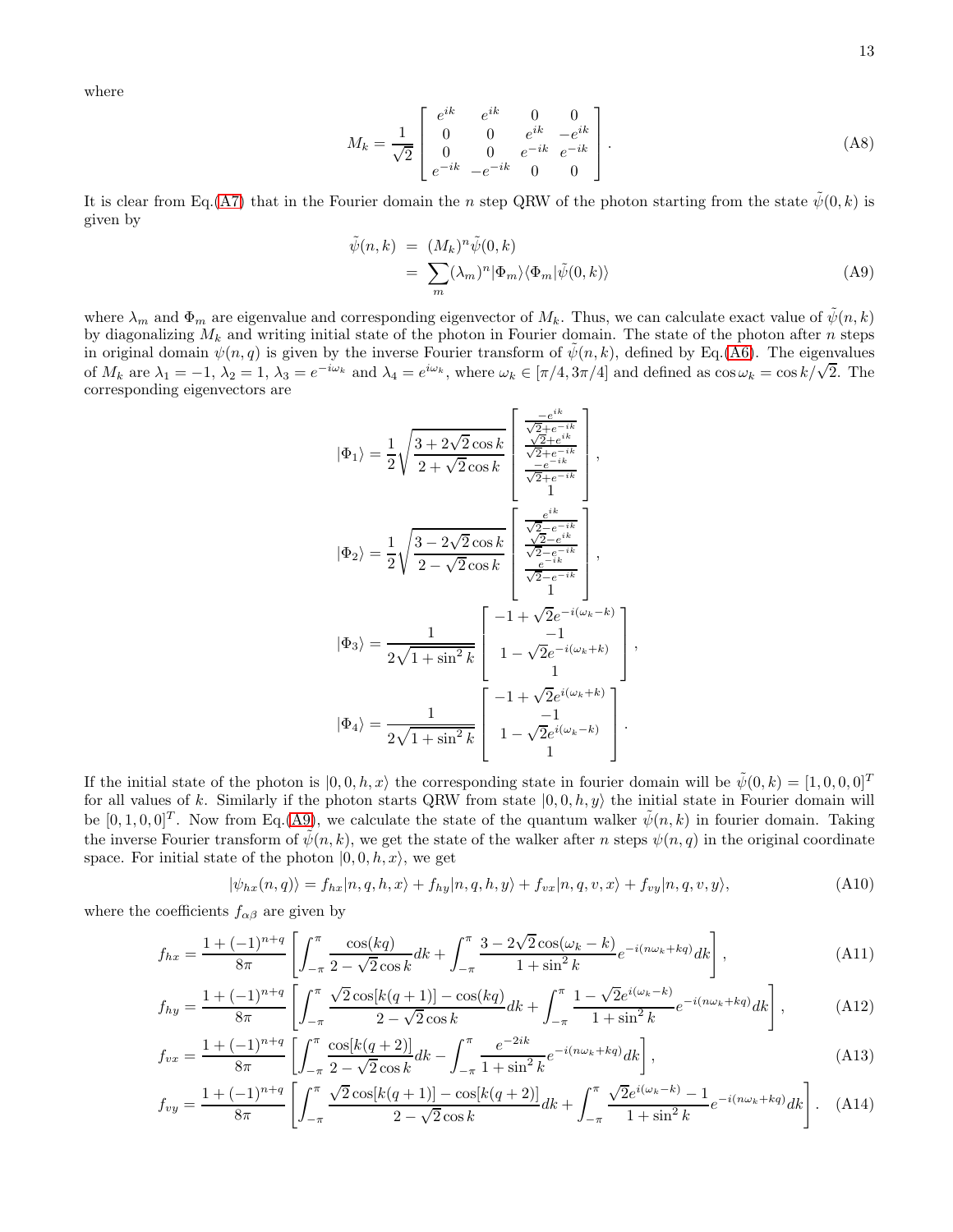Similarly, for initial state of the photon  $(0, 0, h, y)$ , the state of the walker after n steps is

$$
|\psi_{hy}(n,q)\rangle = g_{hx}|n,q,h,x\rangle + g_{hy}|n,q,h,y\rangle + g_{vx}|n,q,v,x\rangle + g_{vy}|n,q,v,y\rangle,
$$
\n(A15)

where

$$
g_{hx} = \frac{1 + (-1)^{n+q}}{8\pi} \left[ \int_{-\pi}^{\pi} \frac{\sqrt{2}\cos[k(q-1)] - \cos(kq)}{2 - \sqrt{2}\cos k} dk + \int_{-\pi}^{\pi} \frac{1 - \sqrt{2}e^{-i(\omega_k - k)}}{1 + \sin^2 k} e^{-i(n\omega_k + kq)} dk \right],
$$
(A16)

$$
g_{hy} = \frac{1 + (-1)^{n+q}}{8\pi} \left[ \int_{-\pi}^{\pi} \frac{(3 - 2\sqrt{2}\cos k)\cos(kq)}{2 - \sqrt{2}\cos k} dk + \int_{-\pi}^{\pi} \frac{e^{-i(n\omega_k + kq)}}{1 + \sin^2 k} dk \right],
$$
(A17)

$$
g_{vx} = \frac{1 + (-1)^{n+q}}{8\pi} \left[ \int_{-\pi}^{\pi} \frac{\sqrt{2}\cos[k(q+1)] - \cos[k(q+2)]}{2 - \sqrt{2}\cos k} dk + \int_{-\pi}^{\pi} \frac{\sqrt{2}e^{-i(\omega_k + k)} - 1}{1 + \sin^2 k} e^{-i(n\omega_k + kq)} dk \right], \quad (A18)
$$

$$
g_{vy} = \frac{1 + (-1)^{n+q}}{8\pi} \left[ \int_{-\pi}^{\pi} \frac{2\cos kq - 2\sqrt{2}\cos[k(q+1)] + \cos[k(q+2)]}{2 - \sqrt{2}\cos k} dk - \int_{-\pi}^{\pi} \frac{e^{-i(n\omega_k + kq)}}{1 + \sin^2 k} dk \right].
$$
 (A19)

Because of the factor  $1 + (-1)^{n+q}$ , coefficients  $f_{\alpha\beta}$  and  $g_{\alpha\beta}$  are nonzero for even values of  $n+q$  only, which is corresponding to the positions of detecting photon in the arrangement (see Fig[.1\)](#page-1-0) for a fixed value of  $n$ . The integrals inside the bracket can not be evaluated exactly. Further the first integral inside the bracket is independent of  $n$ , and is responsible for the constant spikes in the probability of detecting photon near the initial position  $q = 0$ . The second integral inside the bracket completely characterizes QRW.

In order to understand the nature of QRW we do asymptotic analysis of the second integral inside the bracket in the coefficients  $f_{\alpha\beta}$  and  $g_{\alpha\beta}$  as follows. The integral has the form of

$$
I(n) = \int_{-\pi}^{\pi} f(k)e^{in\phi(k)}dk,
$$
\n(A20)

where  $\phi(k) = -(\omega_k + k\alpha)$ ,  $\alpha = q/n$ , and  $f(k)$  is function of k only. In the limit of large n we use stationary phase approximation [\[25](#page-14-16)] and find the approximate value of  $I(n)$ .

$$
I(n) \approx \sqrt{\frac{2\pi}{n|\phi''(k_0)|}} \Re\left\{ f(k_0) e^{in\phi(k_0) - i\pi/4} \right\}, \text{ for } -\frac{1}{\sqrt{2}} < \alpha < \frac{1}{\sqrt{2}},
$$
 (A21)

where  $k_0 = \sin^{-1}(-\alpha/\sqrt{1-\alpha^2})$  and prime denotes the derivative with respect to k. For  $\alpha = \pm 1/\sqrt{2}$ ,  $\phi(k)$  has stationary point of order two at  $k = \pm \pi/2$ , i.e.  $\phi'(\pm \pi/2) = 0$ ,  $\phi''(\pm \pi/2) = 0$ ,  $\phi'''(\pm \pi/2) \neq 0$ . At these points

$$
I(n) \approx \left(\frac{6}{n}\right)^{1/3} \frac{\sqrt{2}\Gamma(1/3)}{\sqrt{3}} f(-\pi/2) e^{in\phi(-\pi/2)}, \text{ for } \alpha = \frac{1}{\sqrt{2}},\tag{A22}
$$

$$
I(n) \approx \left(\frac{6}{n}\right)^{1/3} \frac{\sqrt{2}\Gamma(1/3)}{\sqrt{3}} f(\pi/2) e^{in\phi(\pi/2)}, \text{ for } \alpha = -\frac{1}{\sqrt{2}}.
$$
 (A23)

Everywhere else  $I(n)$  has no stationary point and averages to zero for  $n \to \infty$ .

- <span id="page-13-0"></span>[1] Y. Aharonov, L. Davidovich, and N. Zagury, Phys. Rev. A 48, 1687 (1993).
- <span id="page-13-1"></span>[2] B. C. Sanders, S. D. Bartlett, B. Tregenna, and P. L. Knight, Phys. Rev. A 67, 042305 (2003); V. Kendon and B. C. Sanders, Phys. Rev. A 71, 022307 (2005) .
- <span id="page-13-2"></span>[3] T. Di, M. Hillery, and M. S. Zubairy, Phys. Rev. A 70, 032304 (2004); M. Hillery, J. Bergou, and E. Feldman, Phys. Rev. A 68, 032314 (2003).
- <span id="page-13-3"></span>[4] B. C. Travaglione and G. J. Milburn, Phys. Rev. A **65**, 032310 (2002).
- <span id="page-13-4"></span>[5] C. A. Ryan, M. Laforest, J. C. Boileau, and R. Laflamme, Phys. Rev. A 72, 062317 (2005).
- <span id="page-13-5"></span>[6] P. Ribeiro, P. Milman, and R. Mosseri, Phys. Rev. Lett. 93, 190503 (2004).
- <span id="page-13-6"></span>[7] J. Kempe, Contemp. Phys. 44, 307 (2003).
- <span id="page-13-7"></span>[8] B. Do, M. L. Stohler, S. Balasubramanian, D. S. Elliott, C. Eash, E. Fischbach, M. A. Fischbach, A. Mills, B. Zwickl, J. Opt. Soc. Am. B, 22, 499 (2005).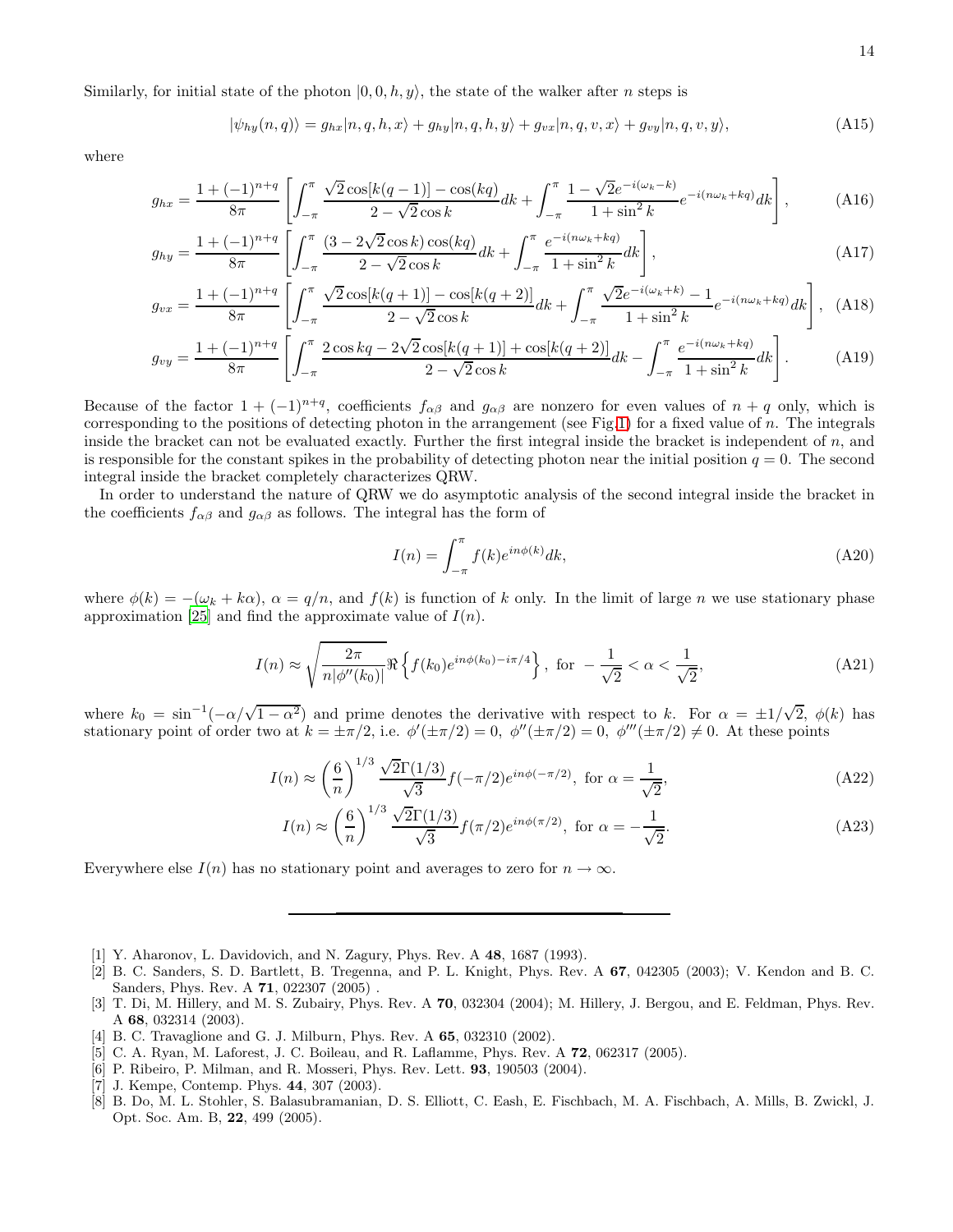- <span id="page-14-0"></span>[9] Z. Zhao, J. Du, H. Li, T. Yang, Z.-B. Chen, and J.-W. Pan, e-print [quant-ph/0212149.](http://arXiv.org/abs/quant-ph/0212149)
- <span id="page-14-1"></span>[10] H. Jeong, M. Paternostro, and M. S. Kim, Phys. Rev. A 69 , 012310 (2004).
- <span id="page-14-2"></span>[11] P. L. Knight, E. Roldan, and J. E. Sipe, Phys. Rev. A 68, 020301(R) (2003); Opt. Commun. 227, 147 (2003).
- <span id="page-14-3"></span>[12] I. Carneiro, M. Loo, X. Xu, M. Girerd, V. Kendon, and P. L. Knight, New J. Phys. 7, 156 (2005).
- <span id="page-14-4"></span>[13] D. Bouwmeester, I. Marzoli, G. P. Karman, W. Schleich, and J. P. Woerdman, Phys. Rev. A 61, 013410 (2000).
- <span id="page-14-5"></span>[14] G. S. Agarwal and P. K. Pathak, Phys. Rev. A 72, 033815 (2005).
- <span id="page-14-6"></span>[15] S. E. Venegas-Andraca, J. L. Ball, K. Burnett, and S. Bose, New J. Phys. 7, 221 (2005).
- <span id="page-14-7"></span>[16] Y. Omar, N. Paunkovic, L. Sheridan, S. Bose, e-print [quant-ph/0411065.](http://arXiv.org/abs/quant-ph/0411065)
- <span id="page-14-8"></span>[17] W. Dür, R. Raussendorf, V. M. Kendon, and H. -J. Briegel, Phys. Rev. A 66, 052319 (2002); K. Eckert, J. Mompart, G. Birkl, M. Lewenstein, Phys. Rev. A 72, 012327 (2005).
- <span id="page-14-9"></span>[18] C. K. Hong, Z. Y. Ou, and L. Mandel, Phys. Rev. Lett. 59, 2044 (1987); Z. Y. Ou and L. Mandel, Phys. Rev. Lett. 61, 50 (1988); R. Ghosh and L. Mandel, Phys. Rev. Lett. 59, 1903 (1987).
- <span id="page-14-10"></span>[19] P. G. Kwiat, K. Mattle, H. Weinfurter, A. Zeilinger, A. V. Sergienko, and Y. Shih, Phys. Rev. Lett. 75, 4337 (1995).
- <span id="page-14-11"></span>[20] A. Nayak and A. Vishwanath, e-print [quant-ph/0010117.](http://arXiv.org/abs/quant-ph/0010117)
- <span id="page-14-12"></span>[21] T. A. Brun, H. A. Carteret, and A. Ambainis, Phys. Rev. A 67, 052317 (2003); Phys. Rev. Lett. 91, 130602 (2003).
- <span id="page-14-13"></span>[22] J. L. O'Brien, G. J. Pryde, A. G. White, T. C. Ralph, D. Branning, Nature (London)426, 264 (2003).
- <span id="page-14-15"></span>[23] J. T. Barreiro, N. K. Langford, N. A. Peters, and P. G. Kwiat, Phys. Rev. Lett. 95, 260501 (2005); F. A. Bovino, G. Castagnoli, A. Ekert, P. Horodecki, C. M. Alves, and A. V. Sergienko, ibid. 95, 240407 (2005).
- <span id="page-14-14"></span>[24] R. J. Glauber, Phys. Rev. 131, 2766 (1963).
- <span id="page-14-16"></span>[25] L. Mandel and E. Wolf, in Optical Coherence and Quantum Optics (Cambridge University Press, 1995) p.128.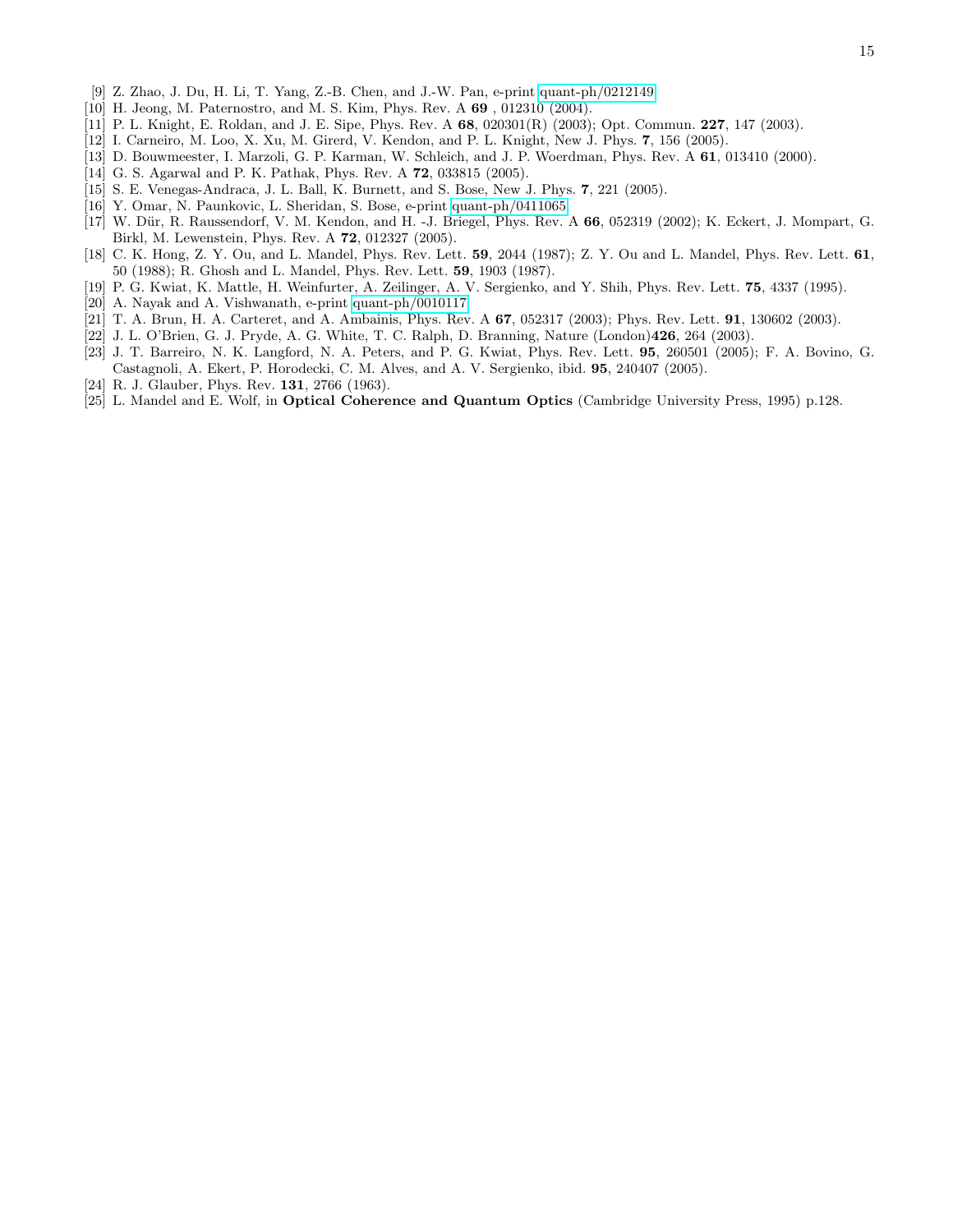This figure "FIG4.jpg" is available in "jpg" format from:

<http://arXiv.org/ps/quant-ph/0604138v3>